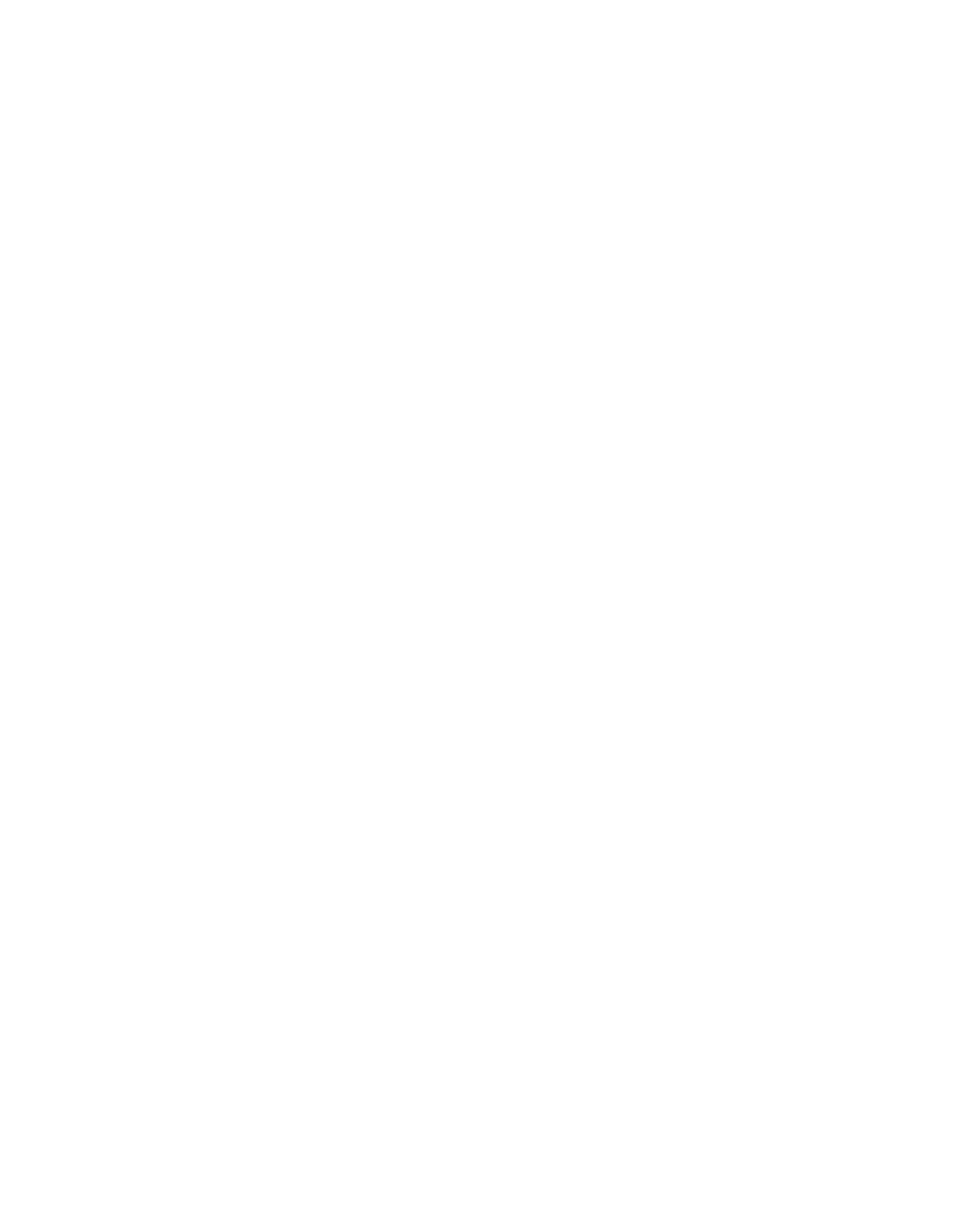

## **Middle Tennessee State University Executive and Governance Committee**

Tuesday, November 13, 2018 – 1:00 p.m.

### **ORDER OF BUSINESS**

| 1. Call to Order                                                          |
|---------------------------------------------------------------------------|
| 2. Remarks by Chairperson and President                                   |
| 3. Roll Call                                                              |
| 4. Approval of Minutes from February 27, 2018 and March 13, 2018 Meetings |
|                                                                           |
|                                                                           |
|                                                                           |
| 7. Board of Trustees Sunset Hearing (Informational)Tab 4                  |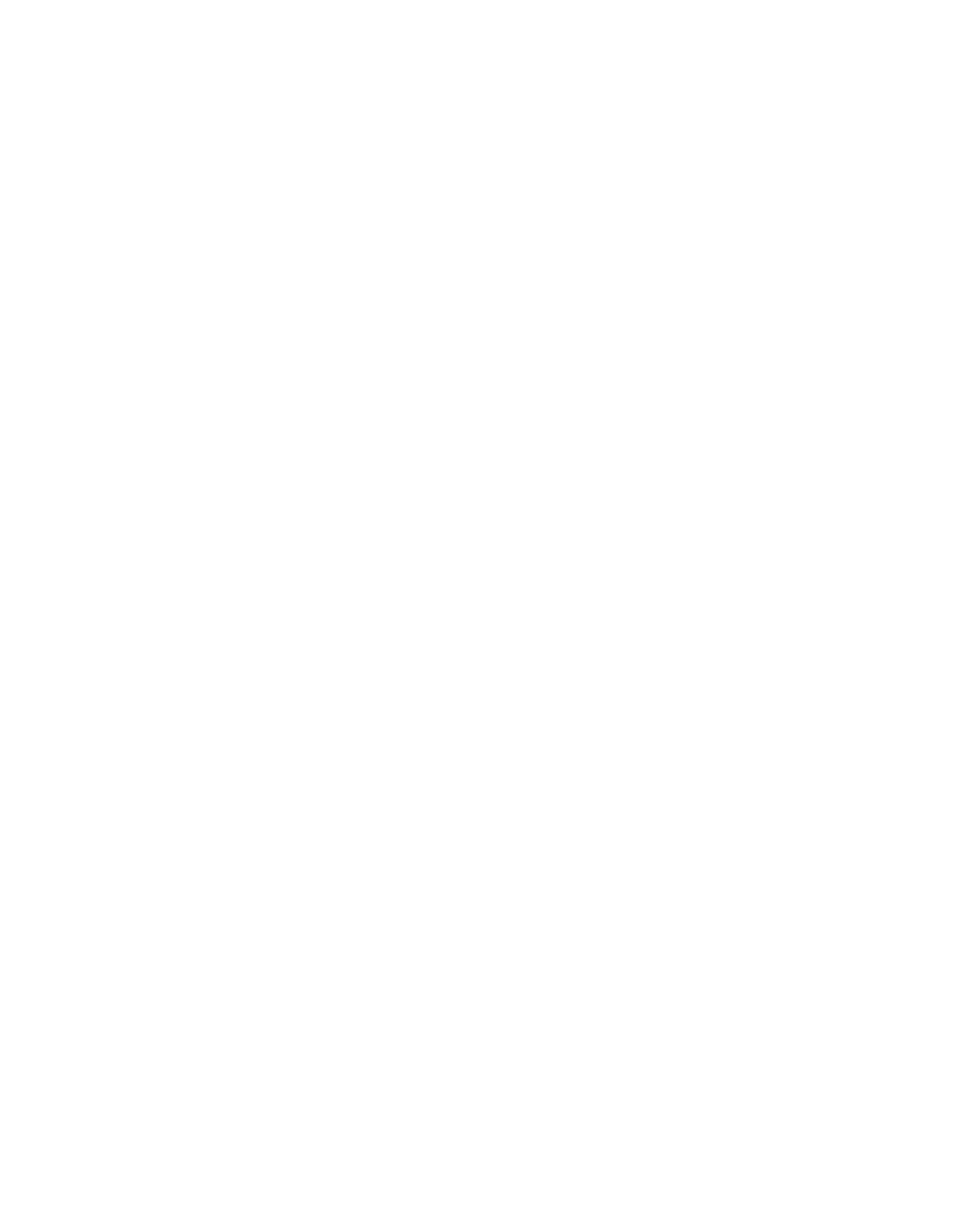

## **Middle Tennessee State University**

### **Executive and Governance Committee**

Tuesday, November 13, 2018 – 1:00 p.m.

## Tab 1

Minutes of February 27, 2018 and March 13, 2018 Executive and Governance Committee Meetings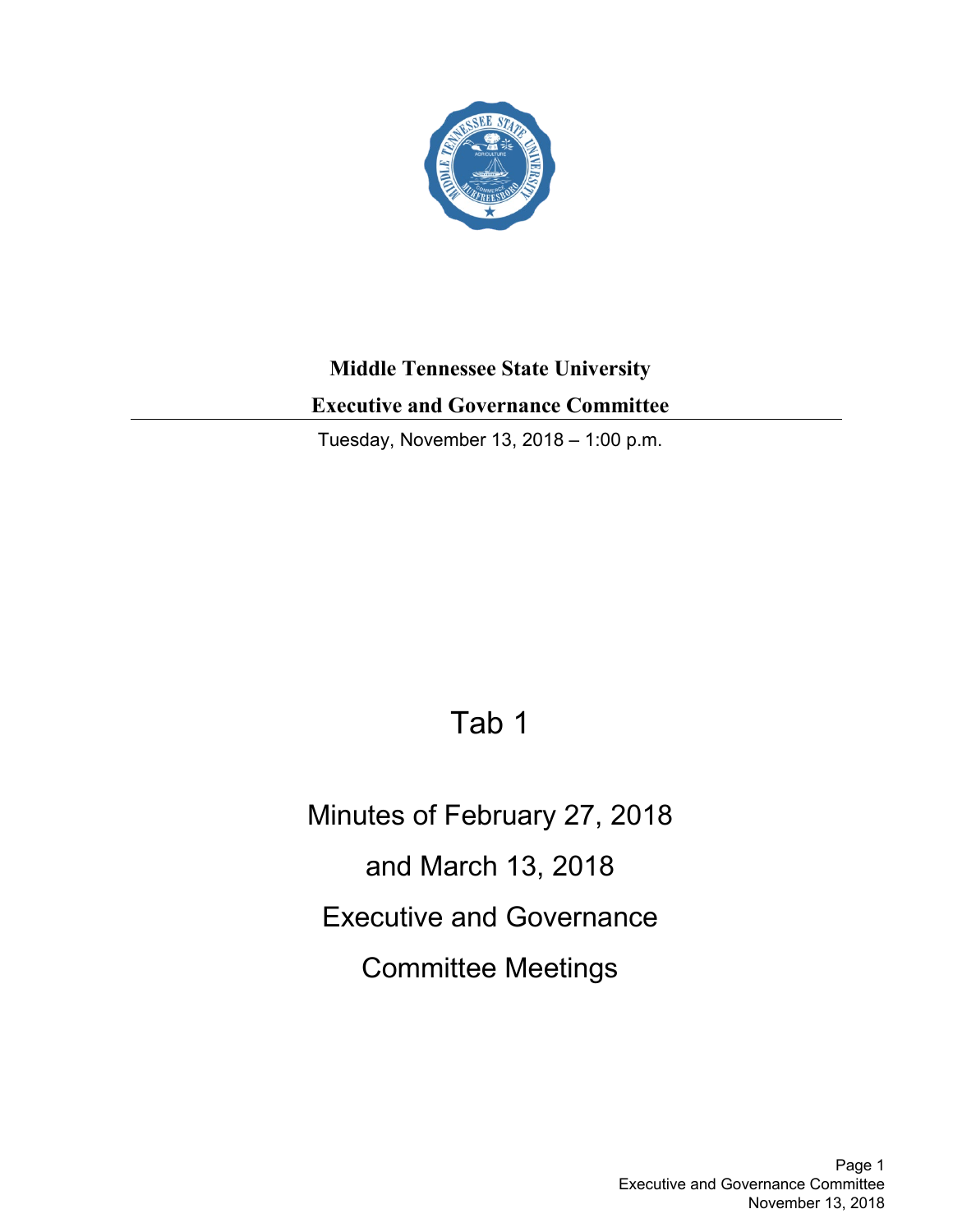Page 2 Executive and Governance Committee November 13, 2018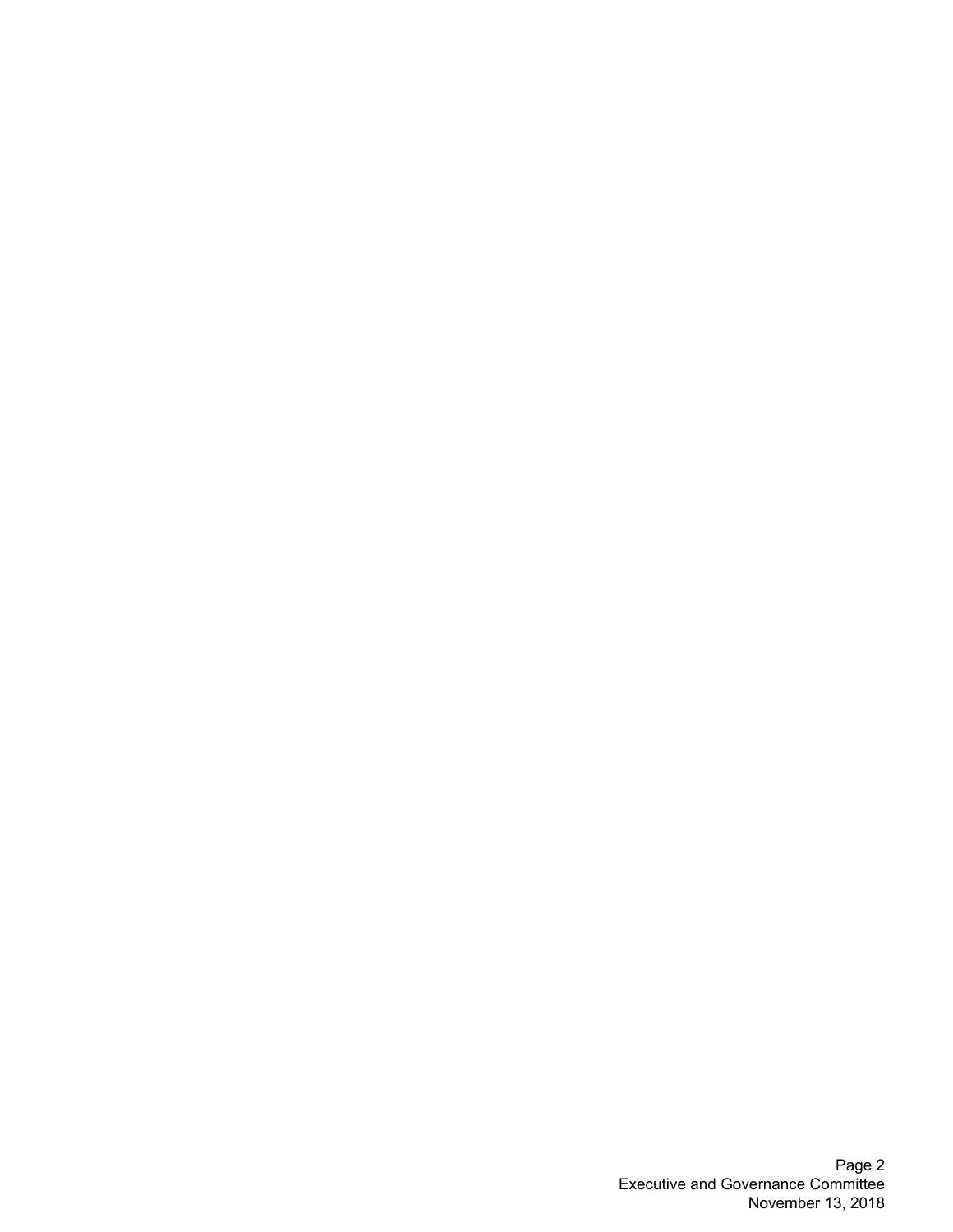

## **Middle Tennessee State University Board of Trustees**

| <b>MEETING:</b>         | <b>Executive and Governance Committee</b>                                                                |
|-------------------------|----------------------------------------------------------------------------------------------------------|
| SUBJECT:                | Minutes of February 27, 2018 and<br>March 13, 2018 Executive and<br><b>Governance Committee Meetings</b> |
| DATE:                   | November 13, 2018                                                                                        |
| <b>PRESENTER:</b>       | Steve Smith                                                                                              |
| <b>ACTION REQUIRED:</b> | Roll Call Vote                                                                                           |

#### **BACKGROUND INFORMATION:**

The Executive and Governance Committee met on February 27, 2018 and March 13, 2018. Minutes from these meetings are provided for review and approval.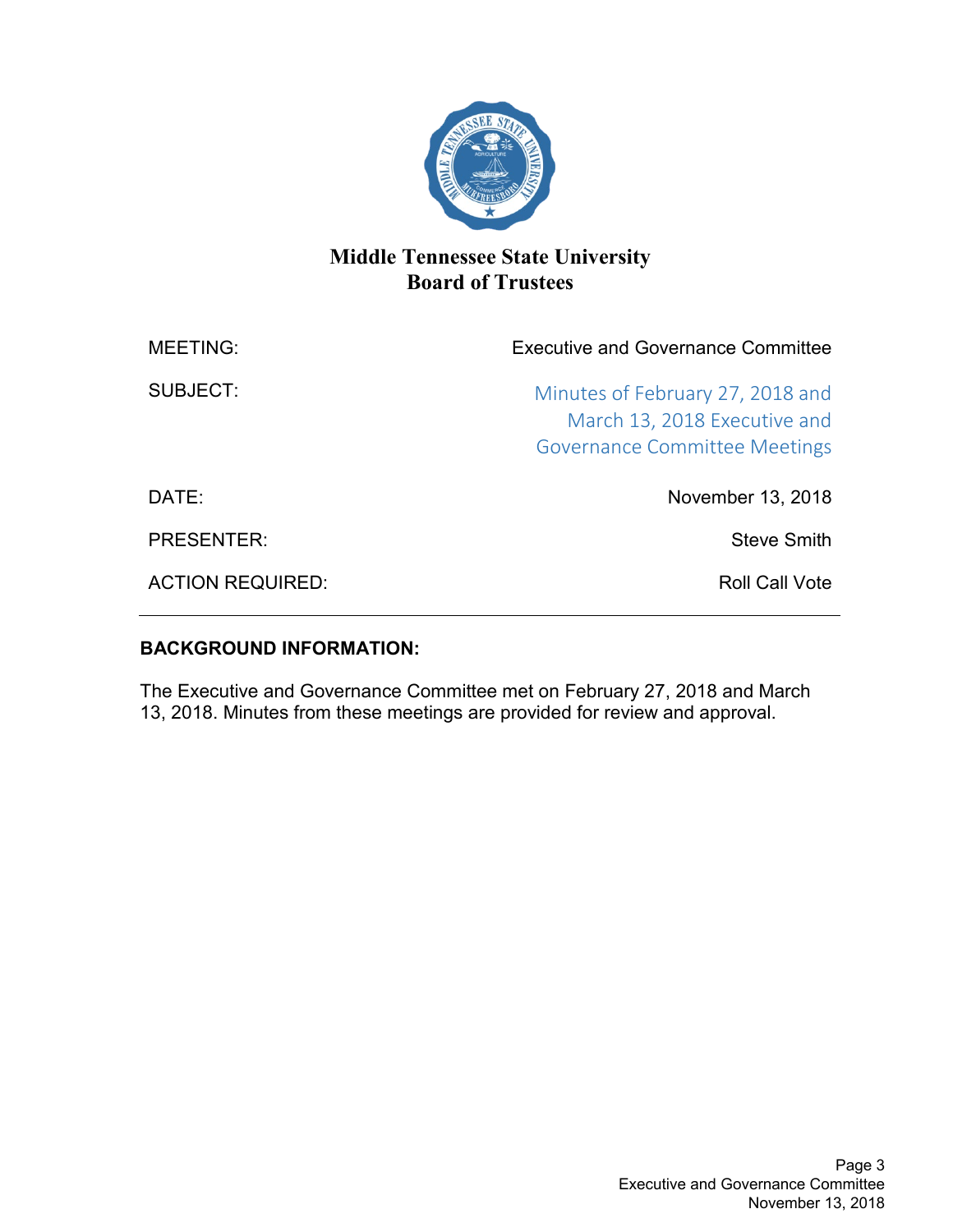Page 4 Executive and Governance Committee November 13, 2018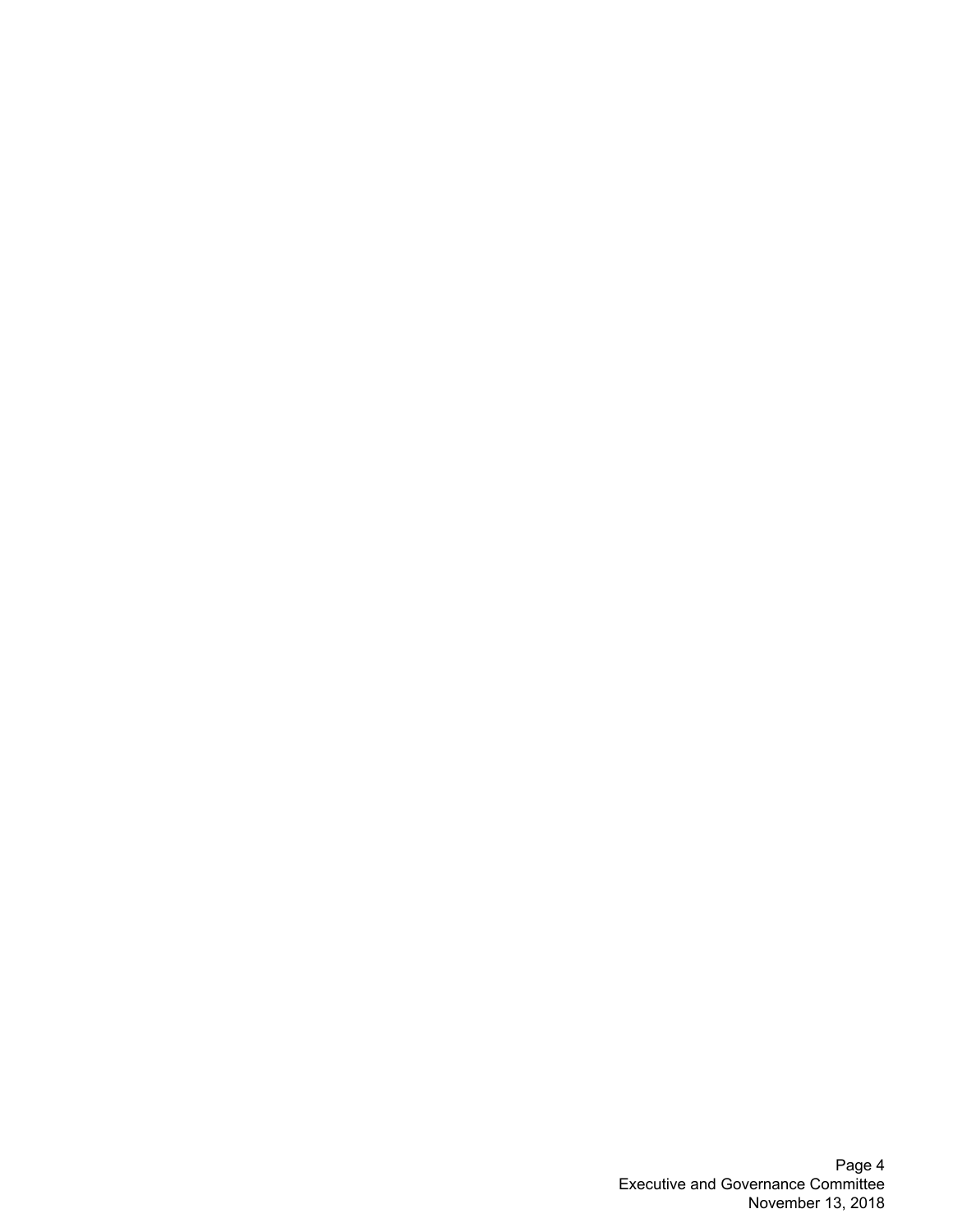#### **MINUTES OF THE**

#### **EXECUTIVE AND GOVERNANCE COMMITTEE**

The Executive and Governance Committee met on Tuesday, February 27, 2018 at Middle Tennessee State University. Chairman Steve Smith called the meeting to order at 10:00 a.m. Roll call was taken by Heidi Zimmerman and a quorum was present with the following Committee members in attendance: Steve Smith and Darrell Freeman. Trustee Chris Karbowiak was unable to attend. Also present were Trustees J.B. Baker, Pete DeLay, Joey Jacobs, Tony Johnston, Pamela Wright and Lindsey Weaver. Alan Thomas, Vice President for Business and Finance; Andrew Oppmann, Vice President for Marketing and Communications; Bruce Petryshak, Vice President for Information Technology and Chief Information Officer; Mark Byrnes, Provost; Joe Bales, Vice President for University Advancement; Deb Sells, Vice President for Student Affairs and Vice Provost for Enrollment Management; and Heidi Zimmerman, University Counsel and Board Secretary were also in attendance.

**Approval of Minutes**. Trustee Freeman made the motion to approve the minutes from the November 29, 2017 meeting of the Executive and Governance Committee. Chairman Smith seconded that motion. A voice vote was taken and the motion to approve the minutes of the November 29, 2017 meeting of the Executive and Governance Committee carried.

**Institutional Mission/Mission Profile.** Provost Byrnes explained that state law requires that each year we submit a mission statement to THEC. A campus committee (the University Planning Committee) reviews the mission statement to ensure it captures what our mission should be. It is the broader document that should be applicable for several years. The Mission Profile is rewritten every year and is more operational in nature. Trustee Freeman made the motion to approve the Mission Statement. Chairman Smith declared the matter passed by acclimation.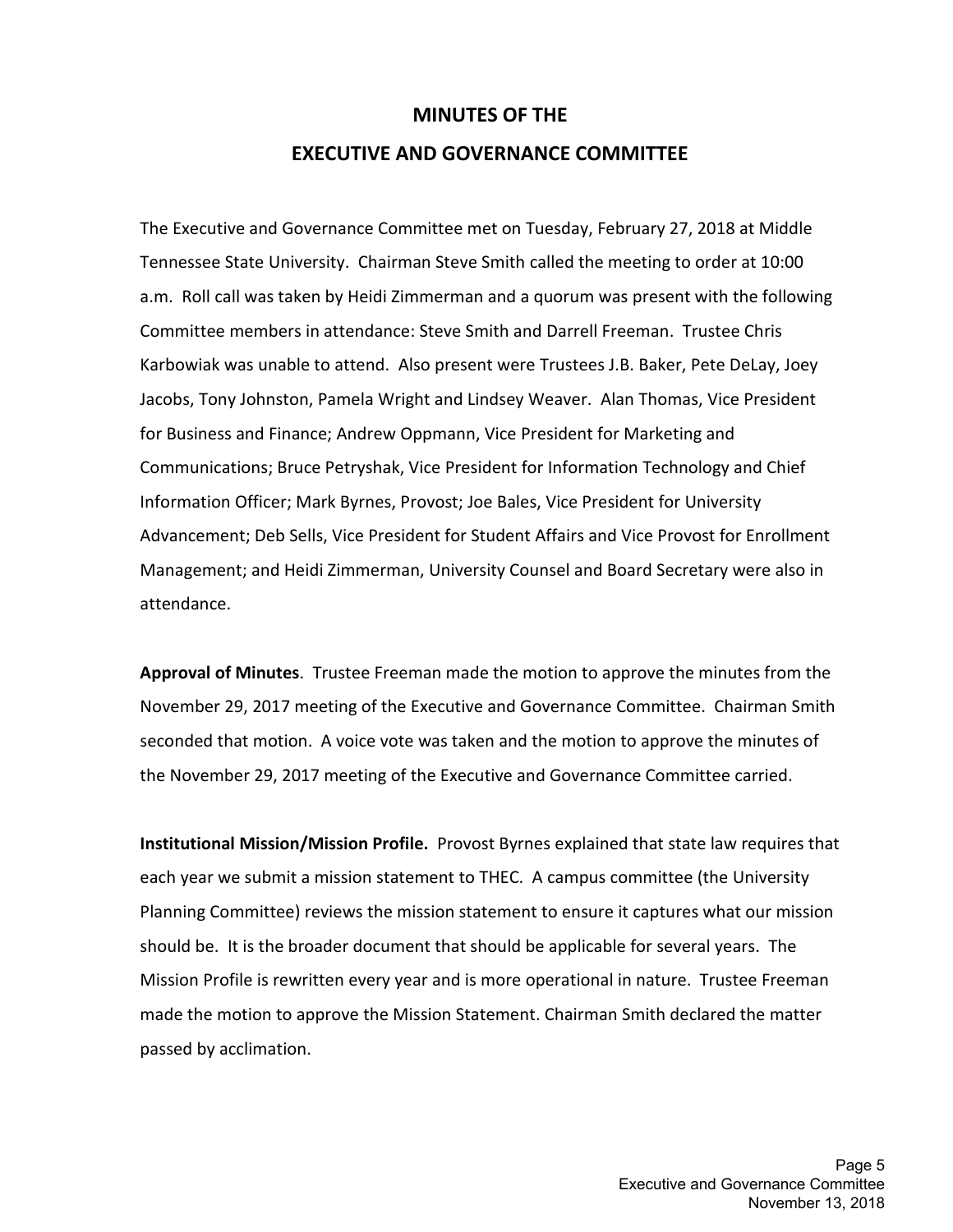**Board of Trustees Policy – Selection, Evaluation and Retention of the President.** At the November 27, 2017 meeting of the Executive and Governance Committee, the Committee voted to revise this policy as follows: 1.) in the first line of Section 3, replace "the Board may set terms and conditions" with "the Board shall set terms and conditions;" 2.) in Section 5, revise the first sentence of the second paragraph to state: "This review may, from time to time;" and, 3.) combine the elements of the annual and the periodic comprehensive evaluation so that a comprehensive evaluation occurs annually. After discussion regarding the proposed revisions, Trustee Freeman made the motion to accept the revision but with deletion of the sentence: "Feedback will also be solicited from the University administration, faculty, staff and students, as well as alumni leadership and the community (constituent groups)" and two subsequent references of "and constituent groups" as found within Section 4. Chairman Smith seconded the motion.

**President's Contract and Compensation.** Trustee Freeman requested that this item be tabled until the next Committee meeting in order to gather additional information. He indicated that progress on this matter was being made.

The meeting adjourned at 10:30 a.m.

 Respectfully Submitted Executive and Governance Committee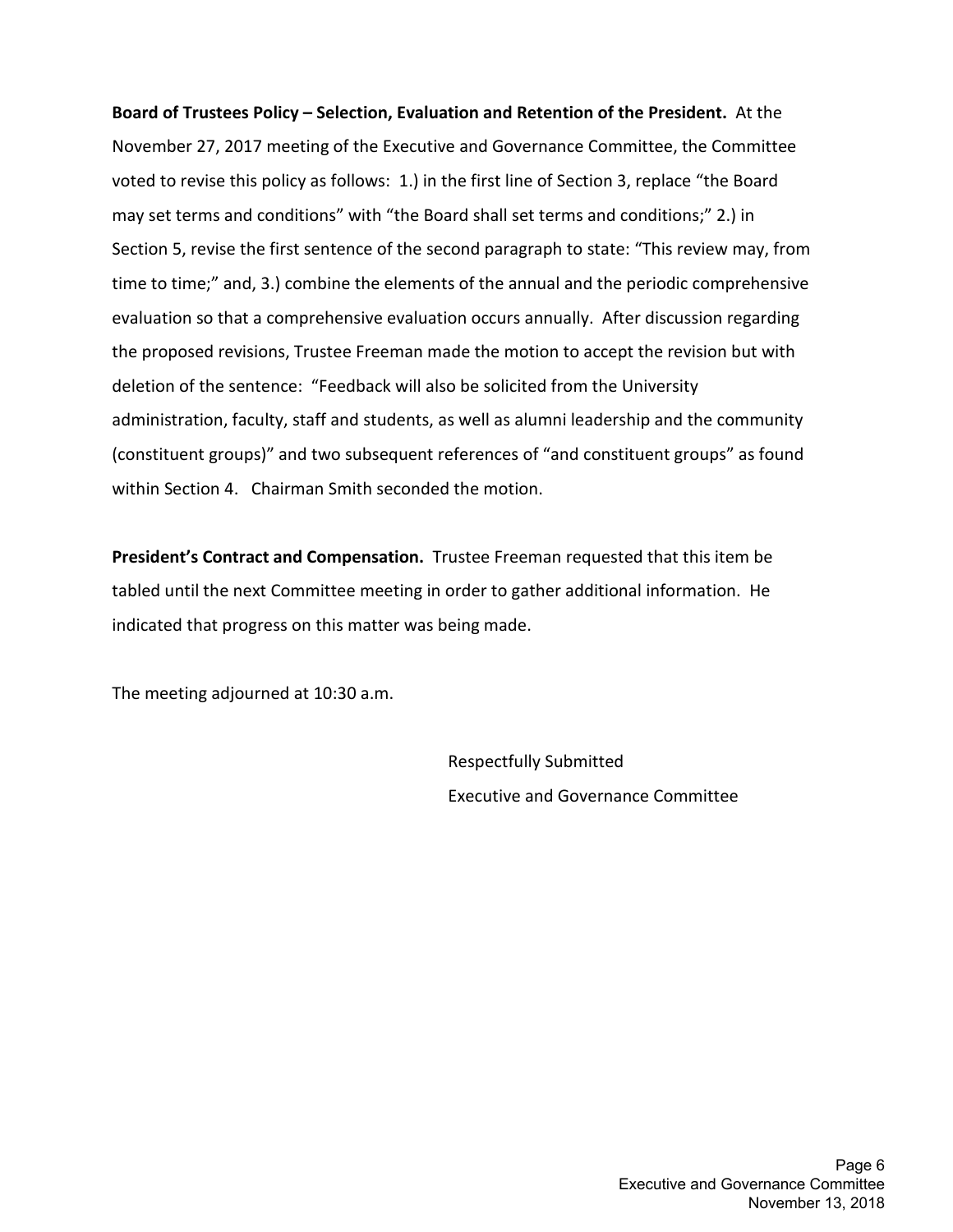#### **MINUTES OF THE**

#### **EXECUTIVE AND GOVERNANCE COMMITTEE**

The Executive and Governance Committee met on Tuesday, March 13, 2018 at the Bridgestone Tower, Nashville, Tennessee. Chairman Steve Smith called the meeting to order at 1:12 p.m. The following Committee members were in attendance: Steve Smith, Chris Karbowiak and Darrell Freeman. Also present were Trustees J.B. Baker, Pete DeLay, and Pamela Wright. Alan Thomas, Vice President for Business and Finance; Andrew Oppmann, Vice President for Marketing and Communications; Bruce Petryshak, Vice President for Information Technology and Chief Information Officer; Mark Byrnes, Provost; Joe Bales, Vice President for University Advancement; Deb Sells, Vice President for Student Affairs and Vice Provost for Enrollment Management; and Heidi Zimmerman, University Counsel and Board Secretary were also in attendance.

Both Chairman Smith and Dr. McPhee expressed their appreciation to Trustee Karbowiak for hosting the meeting at the Bridgestone Tower. Trustee Karbowiak welcomed those present to the Bridgestone Americas Headquarters, indicating that the businesses housed there represent all of the Bridgestone Americas businesses. She stated that the building was completed on time and under budget, and became occupied in November 2017. She said they are pleased to host the meeting, and thanked the trustees and university staff for their accommodation in meeting at that location.

**President's Contract and Compensation.** Chairman Smith asked Trustee Freeman to present this agenda item. Trustee Freeman reminded the Committee that the Board approved hiring an outside consultant through AGB to assist in putting together a compensation package for Dr. McPhee. As part of that process, peer institutions were selected and the salaries of the presidents of those institutions were identified and compared. This comparison revealed that Dr. McPhee's salary was at the  $10^{th}$  percentile, the lowest of the group. After much study and much conversation with the consultant, the consultant recommended, and Trustee Freeman concurred with that recommendation, that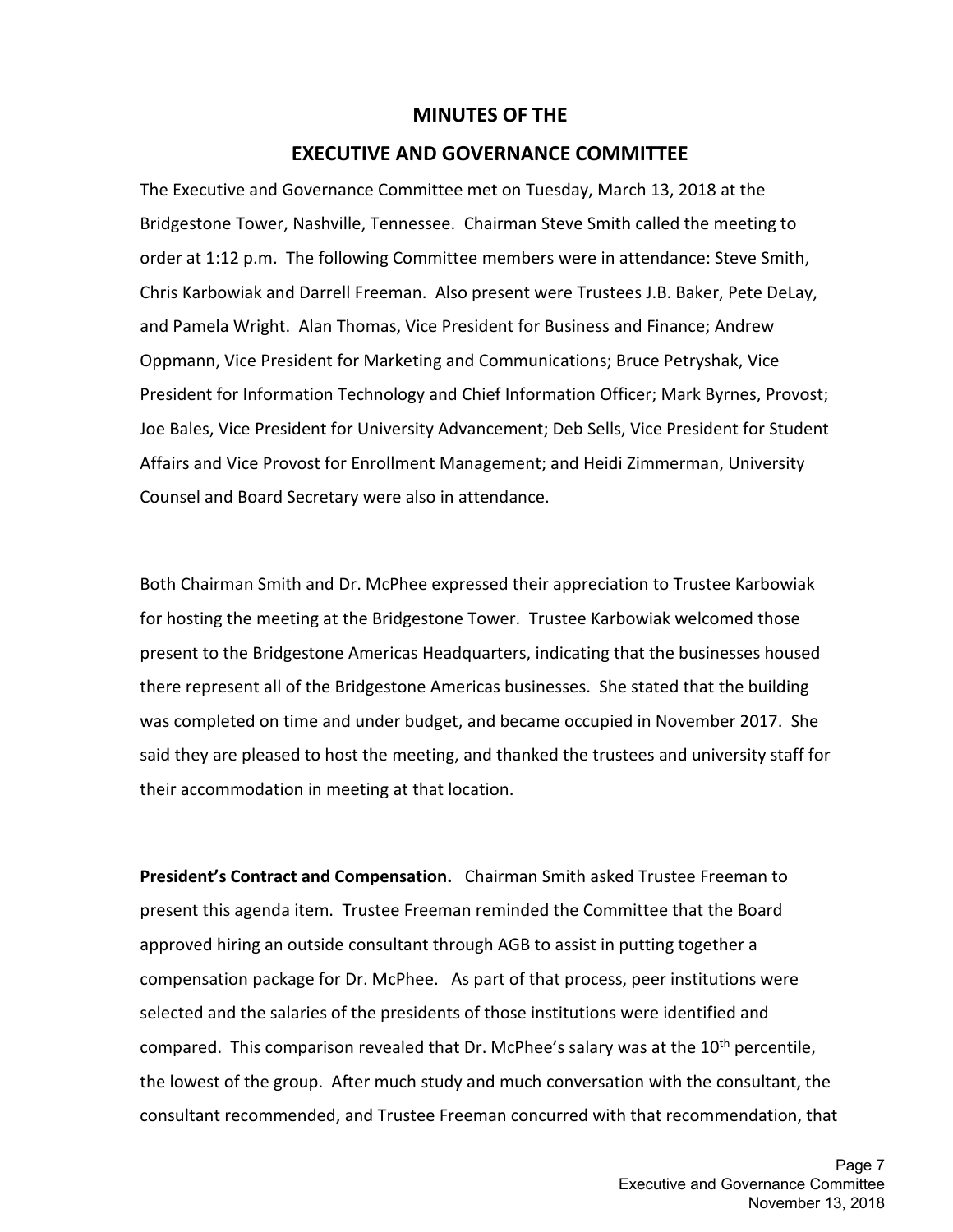Dr. McPhee's salary be increased to at least the 60<sup>th</sup> percentile which would move his salary from \$347,000 to roughly \$400,000 per year. In addition, the consultant highly recommended that compensation and a contract be done at the same time. Based on this advice, Trustee Freeman made the motion to increase Dr. McPhee's salary from \$347,000 to \$400,000, and to authorize legal counsel to negotiate a five-year contract for Dr. McPhee. Trustee Karbowiak seconded the motion indicating that with respect to the compensation level, the consultant's report provides a high level of credibility and she is putting a lot of weight on the consultant's recommendation. She also stated that she is strongly in favor of considering compensation and a contract at the same time, that the two issues are tied together and that this is considered a best practice. Chairman Smith stated that he agreed with the compensation recommendation but wished to deal with the compensation and contract issues separately. Chairman Smith moved to amend the motion in this regard. A discussion ensued during which Trustee Freeman re-emphasized that the consultant, who came highly recommended by THEC, advised that the issues of contract and compensation be dealt with simultaneously. Trustee Freeman stated that his motion would set a new compensation level and would allow university counsel to draft an agreement that would be consistent with typical terms and conditions for university presidents. At the conclusion of the discussion, it was agreed that the chair of the Finance and Personnel Committee should negotiate the contract. Chairman Smith then withdrew his prior amendment. After further discussion among the Committee members, the motion as made and seconded was agreed as follows: that Dr. McPhee's salary be increased from \$347,000 to \$400,000; that this salary be a term of the contract and applied retroactively; and, that Trustee Joey Jacobs, as Chairman of the Finance and Personnel Committee, will negotiate the remaining terms of the contract to include consideration of tenure and length of contract. The motion passed unanimously.

The meeting adjourned at 1:33 p.m.

 Respectfully Submitted, Executive and Governance Committee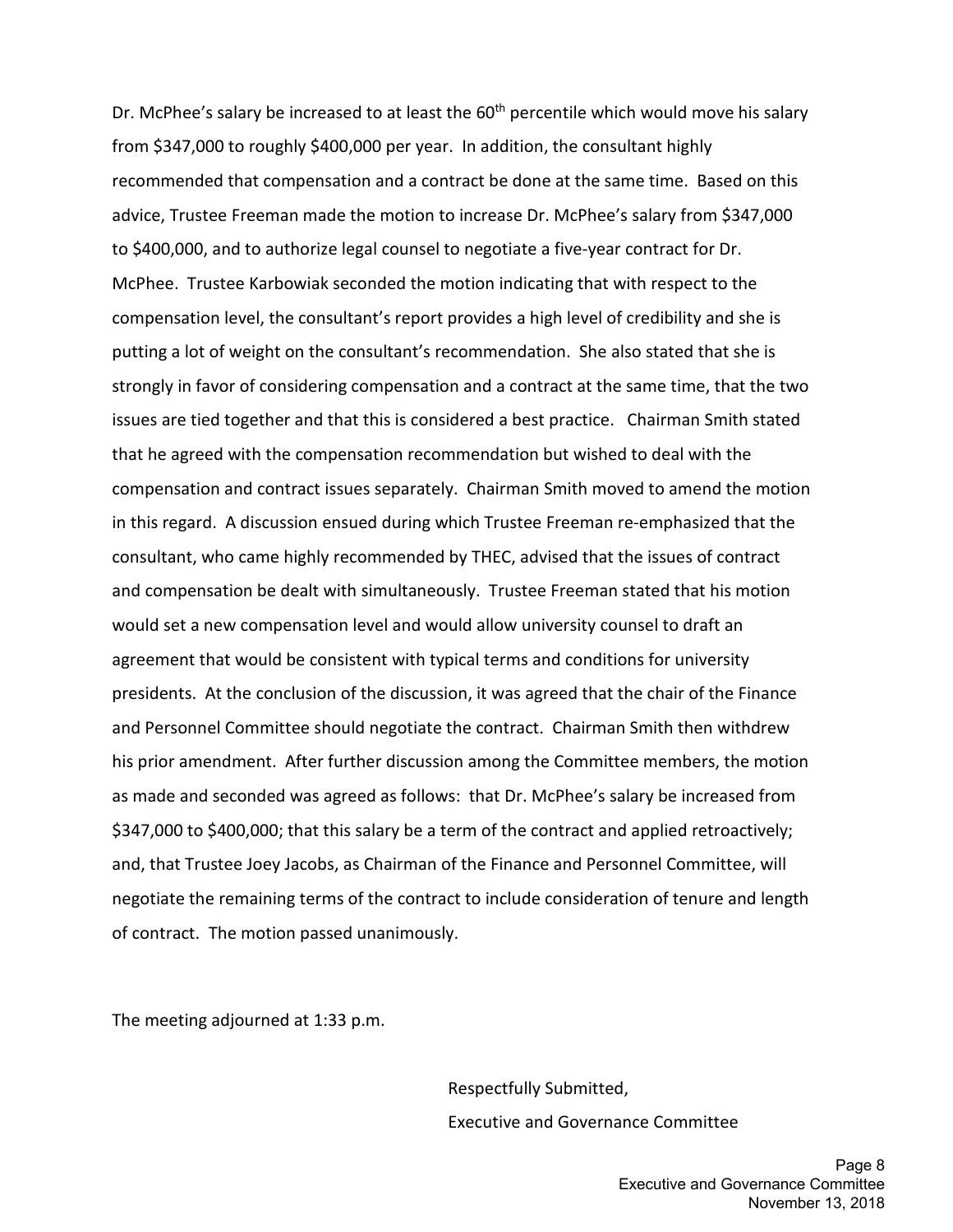

## **Middle Tennessee State University**

### **Executive and Governance Committee**

Tuesday, November 13, 2018 1:00 p.m.

# Tab 2

## Board Self-Evaluation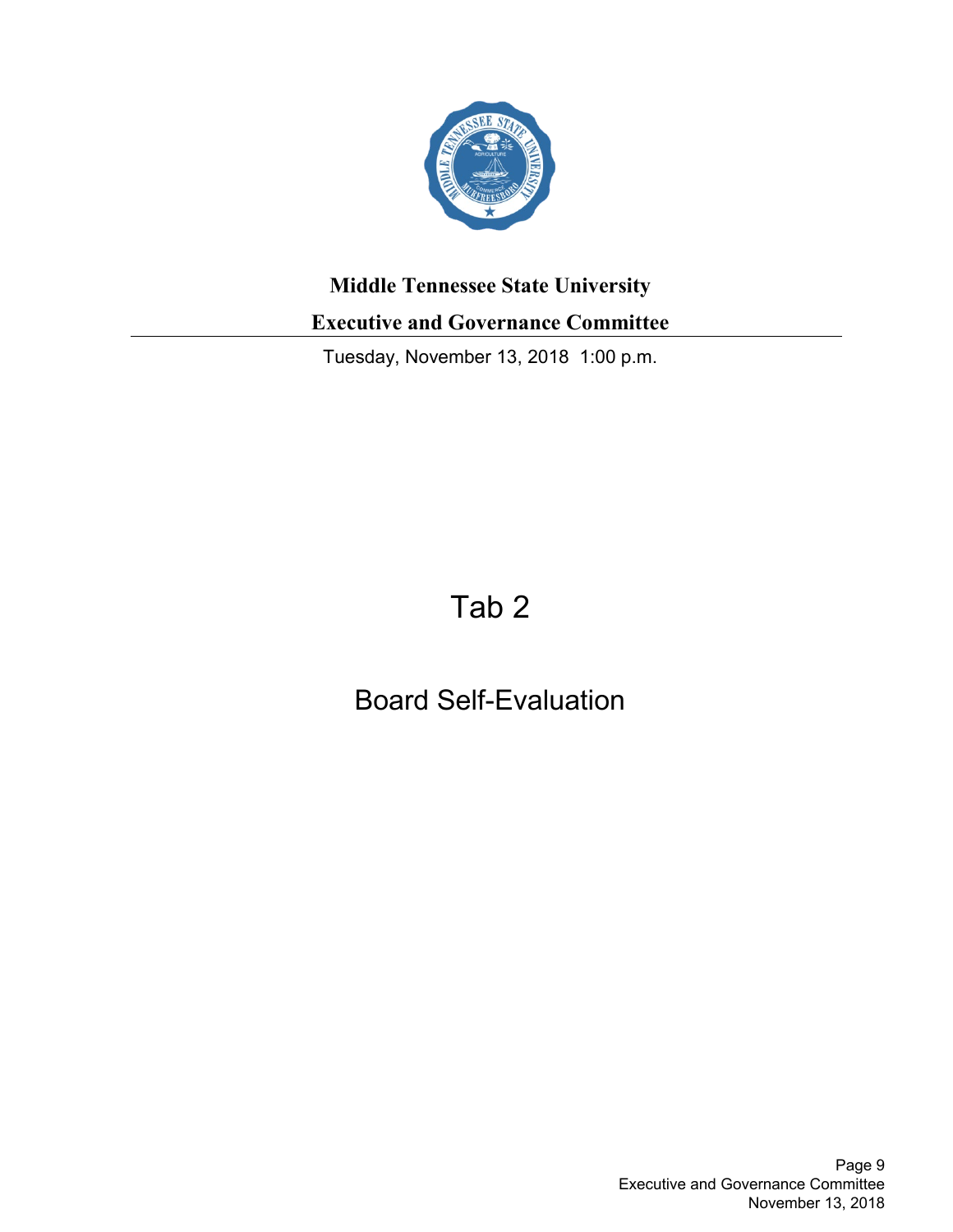Page 10 Executive and Governance Committee November 13, 2018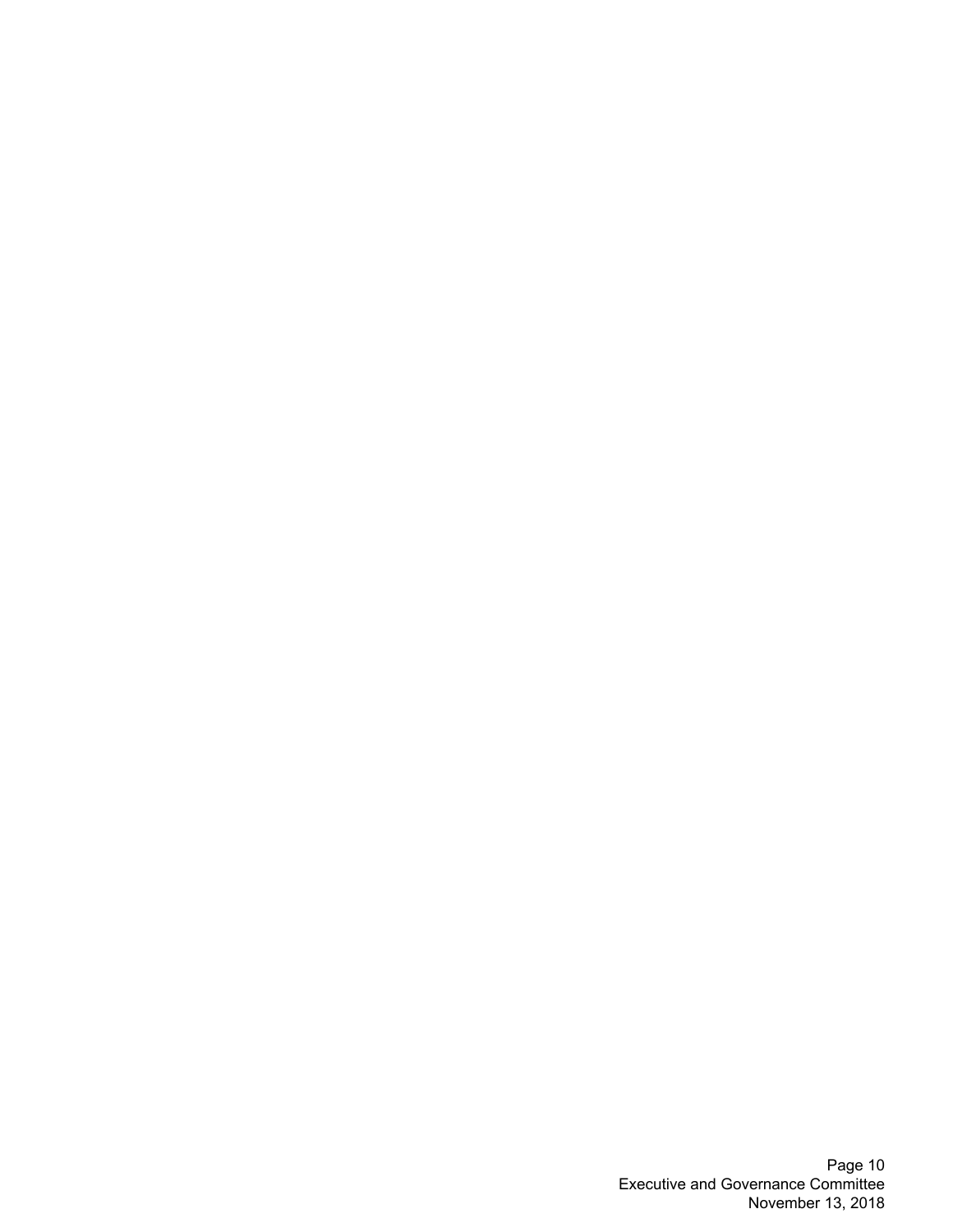

## **Middle Tennessee State University Board of Trustees**

| <b>MEETING:</b>         | <b>Executive and Governance Committee</b> |
|-------------------------|-------------------------------------------|
| SUBJECT:                | <b>Board Self-Evaluation</b>              |
| DATE:                   | November 13, 2018                         |
| <b>PRESENTER:</b>       | Heidi Zimmerman                           |
| <b>ACTION REQUIRED:</b> | <b>Roll Call Vote</b>                     |

#### **BACKGROUND INFORMATION:**

The MTSU accreditation body, SACSCOC, requires a governing board to define and regularly evaluate its responsibilities and expectations. Standard 4.2.g. As evidence of compliance with that standard, SACSCOC recommends a regular board selfevaluation.

This committee is responsible for overseeing the performance of the Board of Trustees and, thus, should initiate and coordinate the self-evaluation process.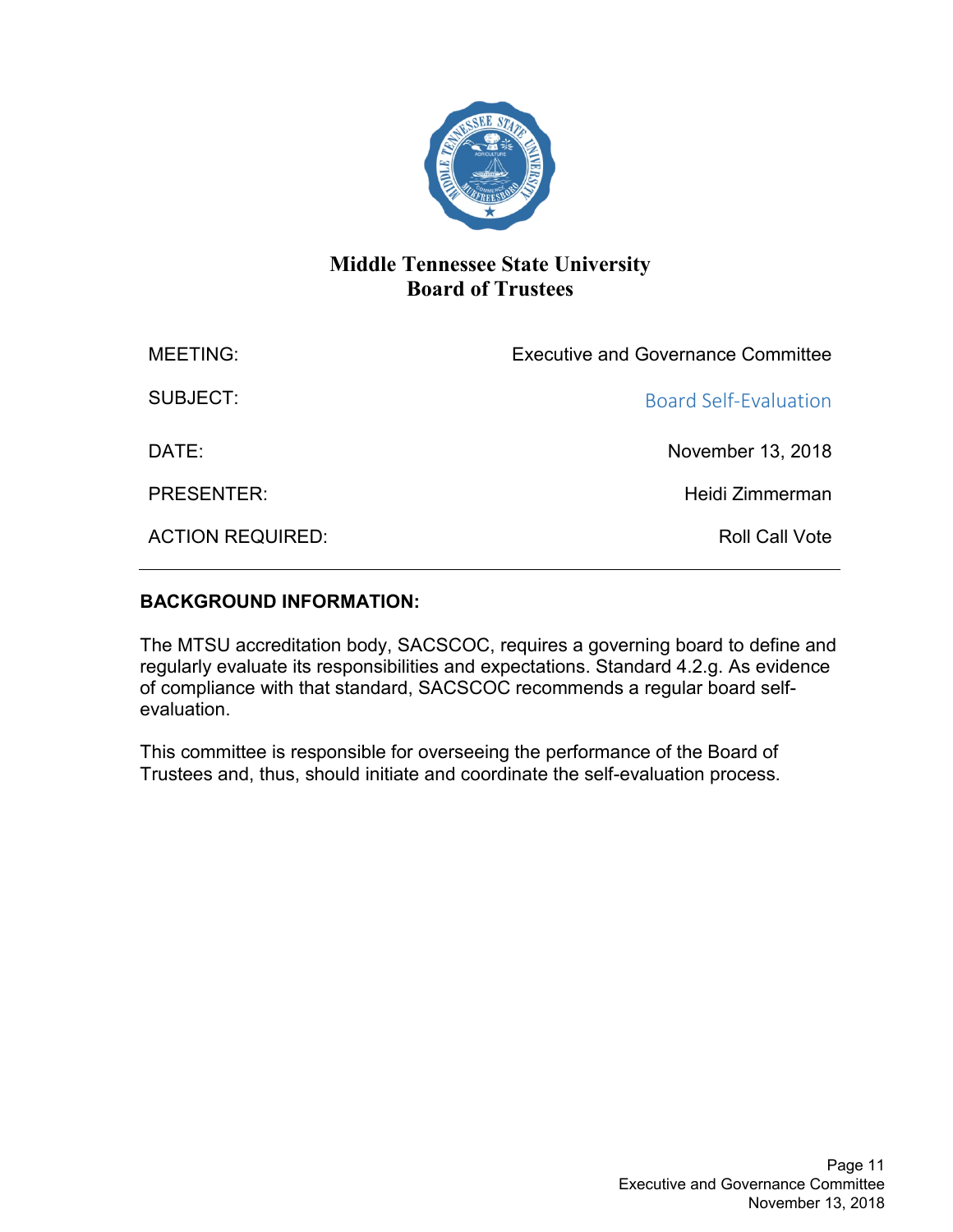Page 12 Executive and Governance Committee November 13, 2018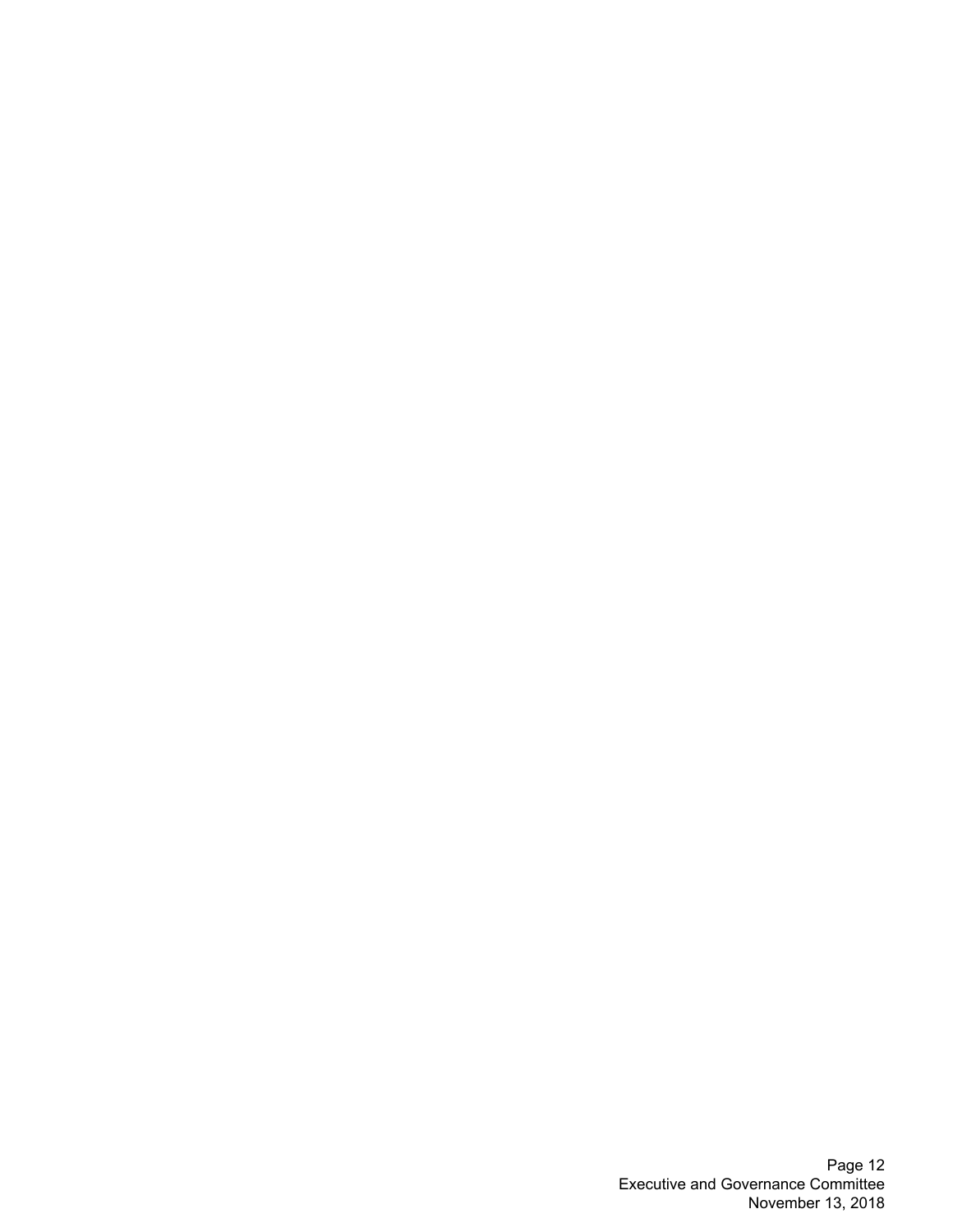## **Middle Tennessee State University Board of Trustees Self-Assessment**

#### **Part I.**

*Please indicate your response to the following questions by marking the appropriate box. Space is provided at the end of the survey for comments.* 

|                                                                                                                                                                                                     | <b>Strongly</b><br>Agree | Agree | <b>Neutral</b> | <b>Disagree</b> | <b>Strongly</b><br><b>Disagree</b> |
|-----------------------------------------------------------------------------------------------------------------------------------------------------------------------------------------------------|--------------------------|-------|----------------|-----------------|------------------------------------|
| Prior to their first Board meeting, Board members<br>received adequate information to understand<br>MTSU's mission and structure.                                                                   |                          |       |                |                 |                                    |
| Board members understand their roles and<br>responsibilities as members of a governing board.                                                                                                       |                          |       |                |                 |                                    |
| The Board understands its role in setting policy and<br>by its actions demonstrates that it appropriately<br>defers to the administration the responsibility to<br>administer and implement policy. |                          |       |                |                 |                                    |
| The Board Bylaws and Board policies make clear the<br>duties of the Board.                                                                                                                          |                          |       |                |                 |                                    |
| Board members understand and adhere to a code of<br>ethics and avoid any perception of potential<br>conflicts of interest.                                                                          |                          |       |                |                 |                                    |
| Board committees have clear and appropriate<br>responsibilities.                                                                                                                                    |                          |       |                |                 |                                    |
| The committee structure is working well.                                                                                                                                                            |                          |       |                |                 |                                    |
| Meeting agendas and materials are sent in sufficient<br>time prior to meetings.                                                                                                                     |                          |       |                |                 |                                    |
| Board members adequately study issues, agendas<br>and materials prior to Board meetings                                                                                                             |                          |       |                |                 |                                    |
| The Board conducts its meeting in compliance with<br>Tennessee Open Meetings Act.                                                                                                                   |                          |       |                |                 |                                    |
| Board meetings are conducted in an orderly,<br>efficient manner.                                                                                                                                    |                          |       |                |                 |                                    |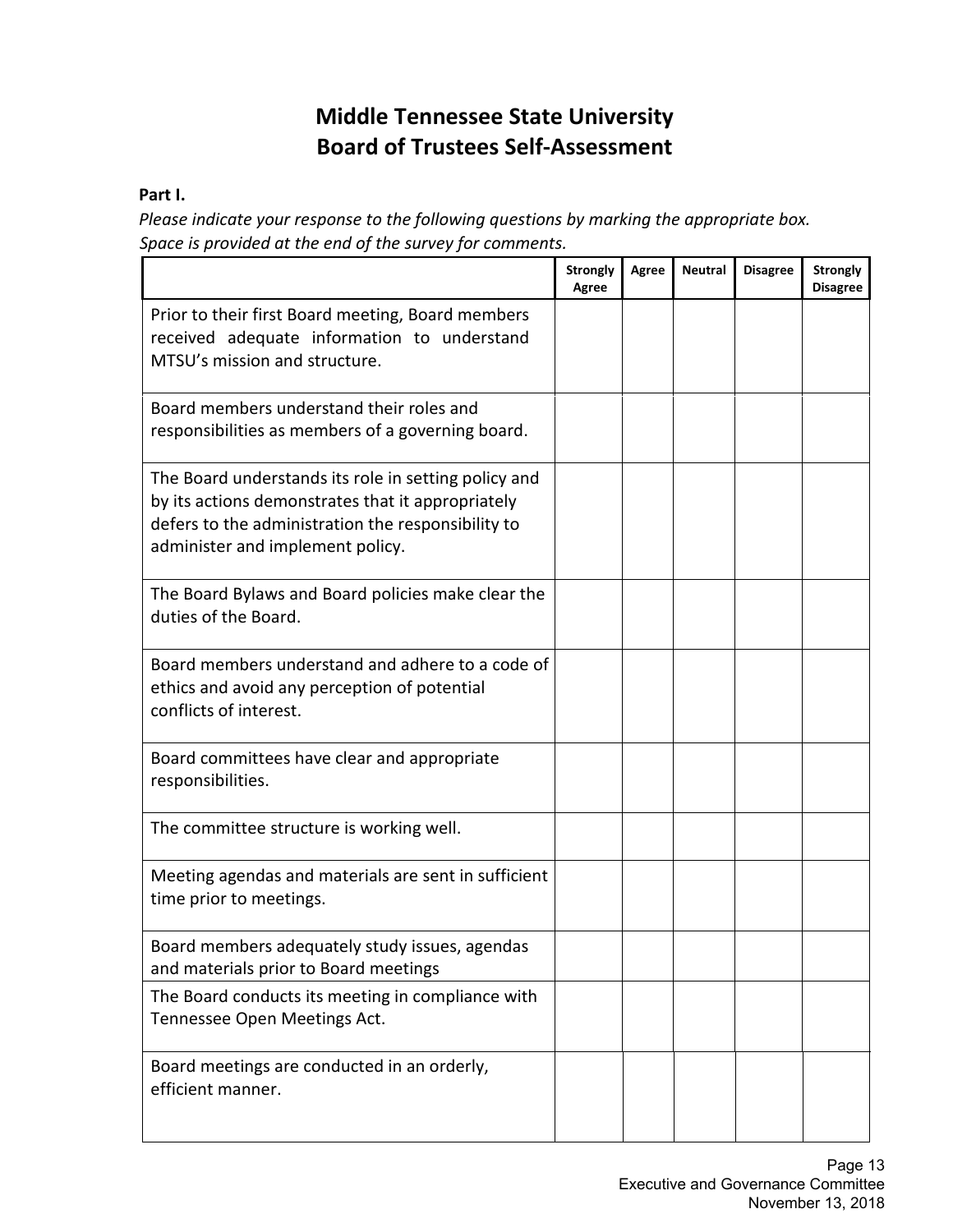|                                                                                                                                                 | <b>Strongly</b><br>Agree | Agree | <b>Neutral</b> | <b>Disagree</b> | <b>Strongly</b><br><b>Disagree</b> |
|-------------------------------------------------------------------------------------------------------------------------------------------------|--------------------------|-------|----------------|-----------------|------------------------------------|
| Board members engage in open communication and<br>productive engagement during meetings.                                                        |                          |       |                |                 |                                    |
| Decisions are made on the basis of study of all<br>available background data and consideration of the<br>recommendations of the administration. |                          |       |                |                 |                                    |
| The Board demonstrates a concern for the success of<br>all students.                                                                            |                          |       |                |                 |                                    |
| The Board is knowledgeable about the educational<br>programs and services offered at MTSU.                                                      |                          |       |                |                 |                                    |
| The Board understands the fiscal condition of the<br>institution and the budget process.                                                        |                          |       |                |                 |                                    |
| The Board is appropriately involved in, and<br>understands, the budget process.                                                                 |                          |       |                |                 |                                    |
| The Board actively supports the institution's<br>foundation and fundraising efforts.                                                            |                          |       |                |                 |                                    |
| The Board helps promote the image of MTSU in the<br>community.                                                                                  |                          |       |                |                 |                                    |
| The Board understands the importance of regional<br>and program accreditation                                                                   |                          |       |                |                 |                                    |
| The Board has open and effective communications<br>with the president.                                                                          |                          |       |                |                 |                                    |
| The Board and the president have a positive,<br>cooperative relationship.                                                                       |                          |       |                |                 |                                    |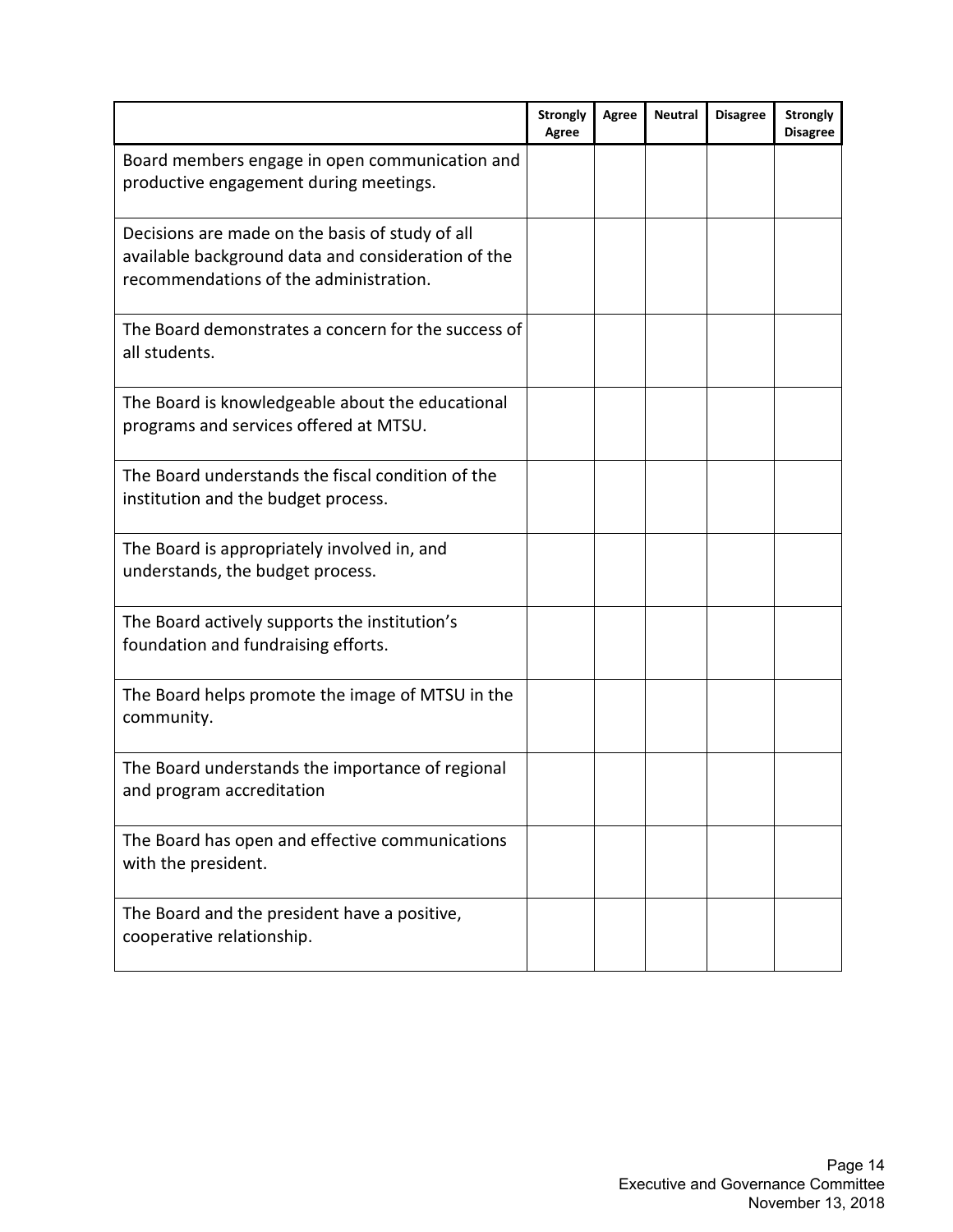#### **Part II.**

*Provide your responses to the following questions. If additional space is needed, please continue your comments on an additional page(s) referencing the number of the question.* 

1. What are the strengths of the Board?

2. What would you consider to be the Board's major accomplishments since its initial meeting?

3. What specific goals would you suggest the Board pursue for next year?

4. Do you have any concerns in the way the Board now functions? If so, please identify the area(s) along with suggestions for improvement.

5. What are areas for improvement and how can these be addressed?

6. Please provide any additional comments. Please use additional pages, if needed.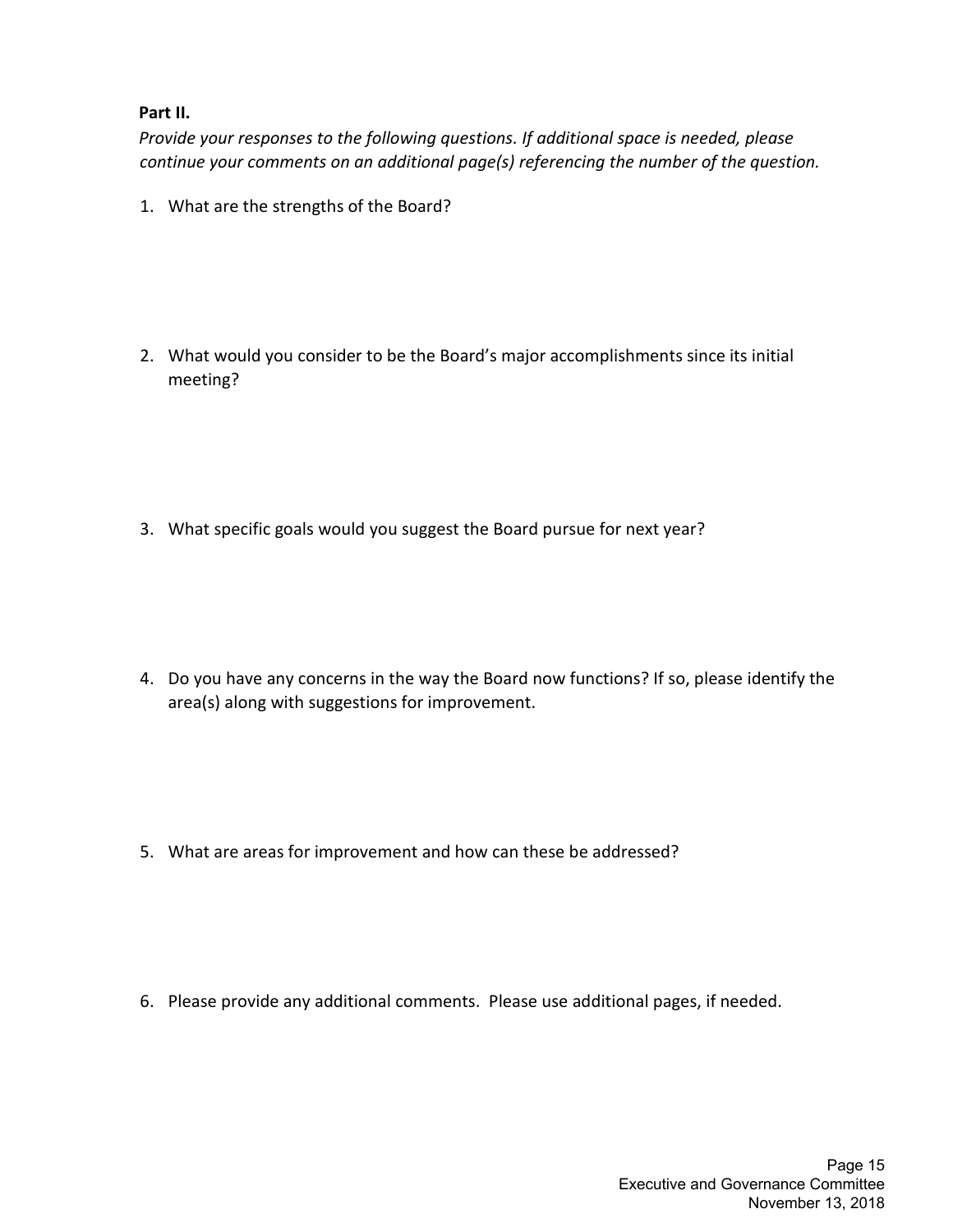Page 16 Executive and Governance Committee November 13, 2018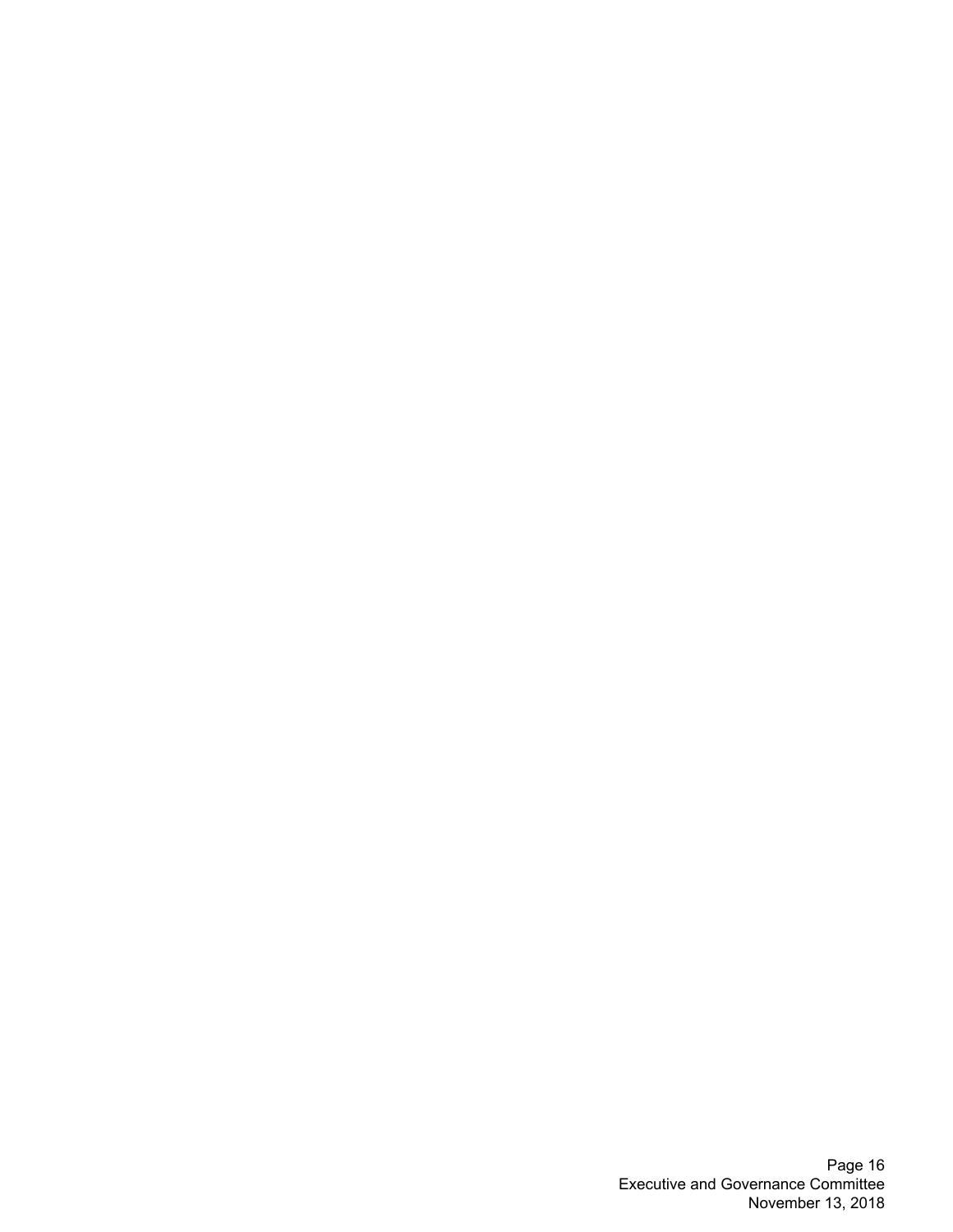

## **Middle Tennessee State University**

### **Executive and Governance Committee**

Tuesday, November 13, 2018 1:00 p.m.

# Tab 3

## President's Contract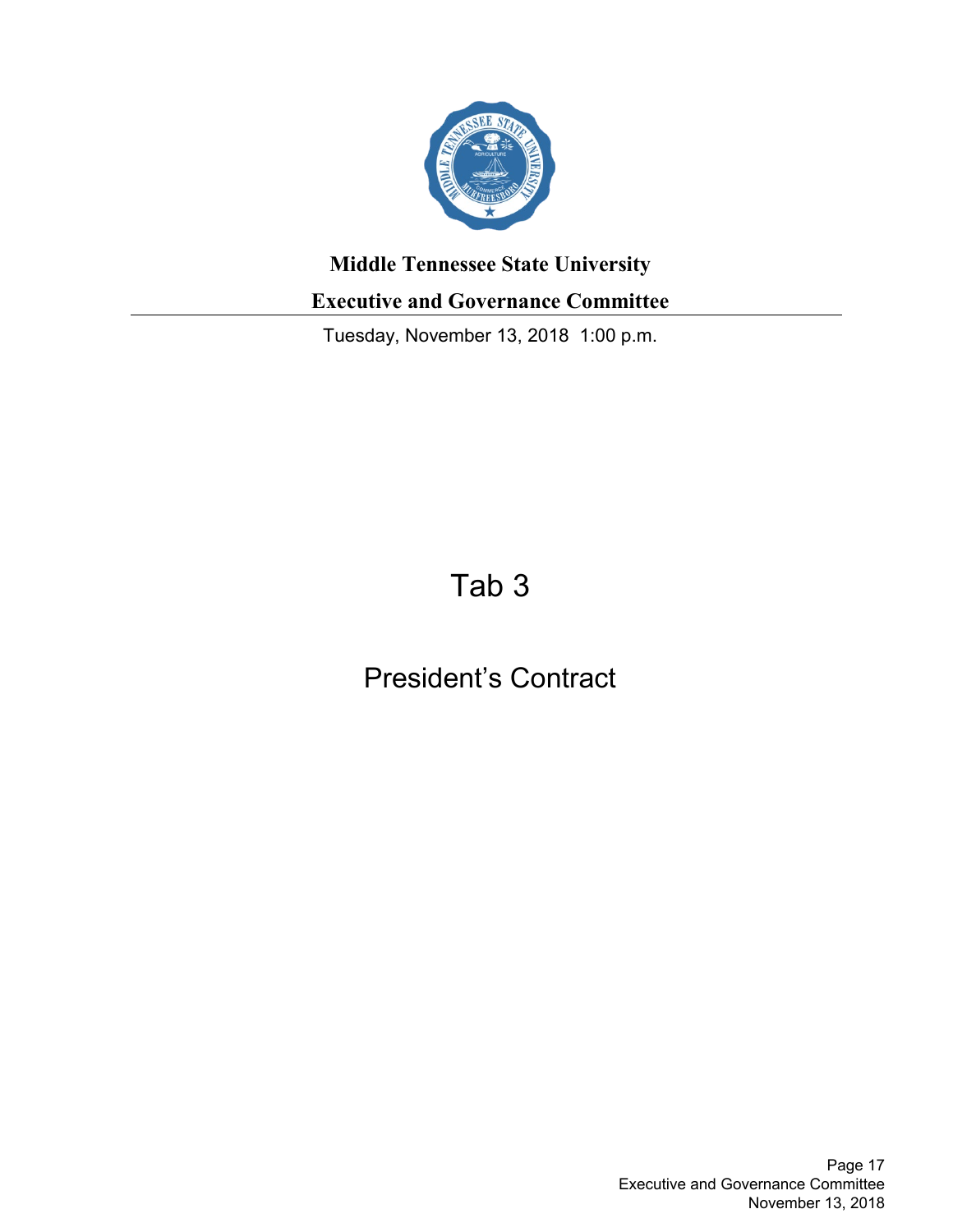Page 18 Executive and Governance Committee November 13, 2018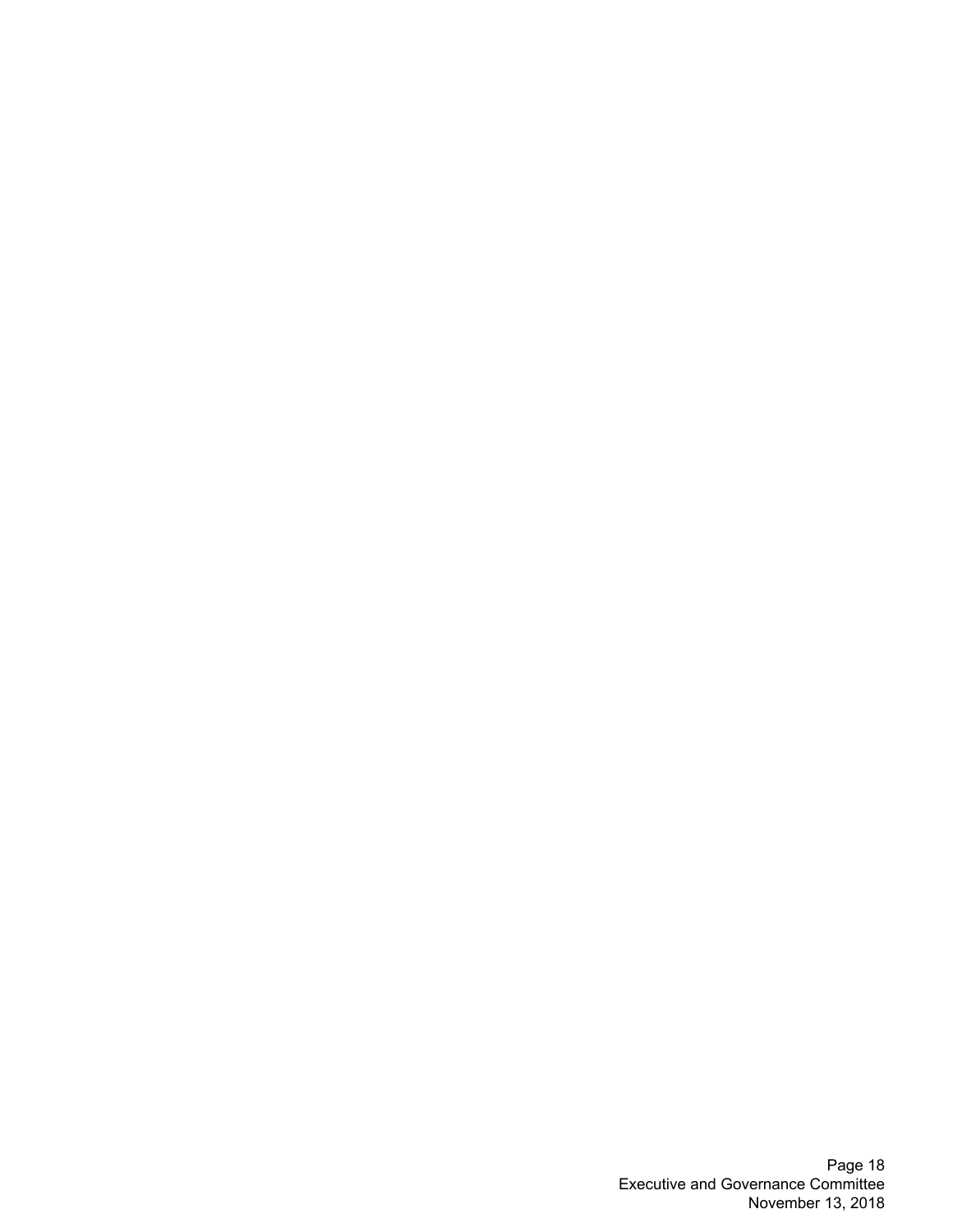

## **Middle Tennessee State University Board of Trustees**

| <b>MEETING:</b>         | <b>Executive and Governance Committee</b> |
|-------------------------|-------------------------------------------|
| SUBJECT:                | President's Contract                      |
| DATE:                   | November 13, 2018                         |
| <b>PRESENTER:</b>       | Trustee Joey Jacobs                       |
| <b>ACTION REQUIRED:</b> | Roll Call Vote                            |

#### **BACKGROUND INFORMATION:**

At its meeting on March 13, 2018, the Executive and Governance Committee voted to have Trustee Joey Jacobs, as Chairman of the Finance and Personnel Committee, negotiate the terms of the president's contract, to include consideration of tenure and length of contract.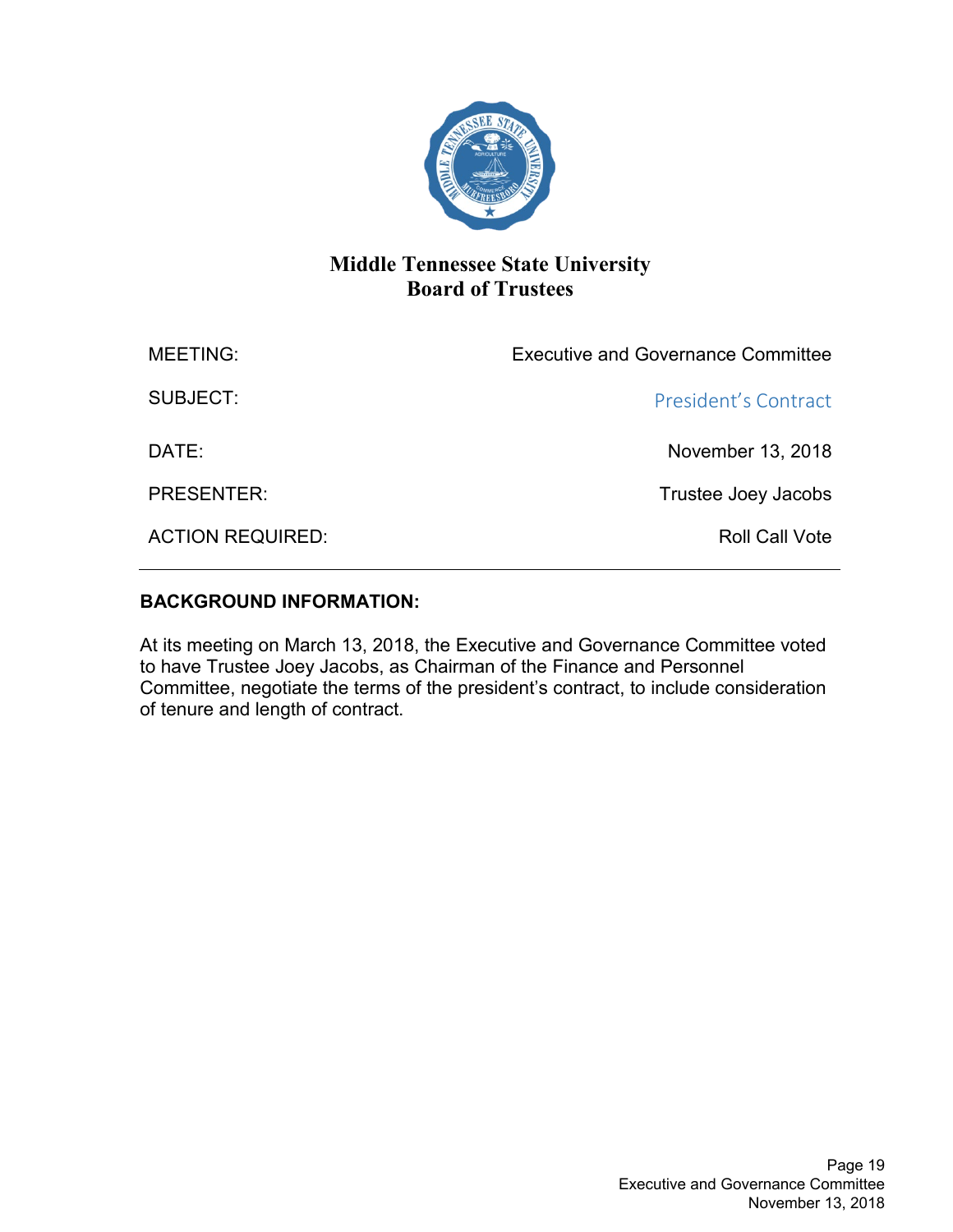Page 20 Executive and Governance Committee November 13, 2018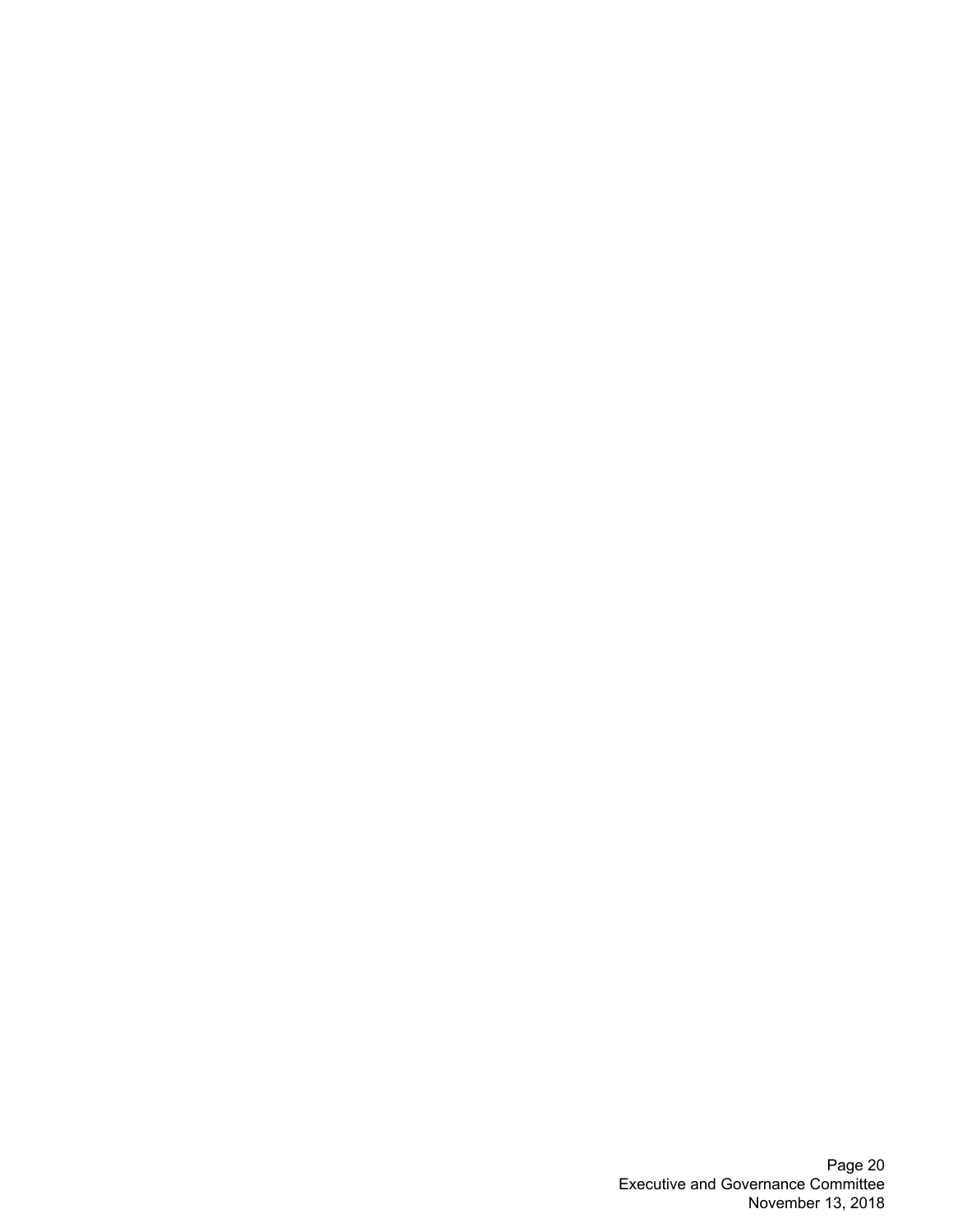

**Middle Tennessee State University**

**Executive and Governance Committee**

Tuesday, November 13, 2018 1:00 p.m.

Tab 4

## Board of Trustees Sunset Hearing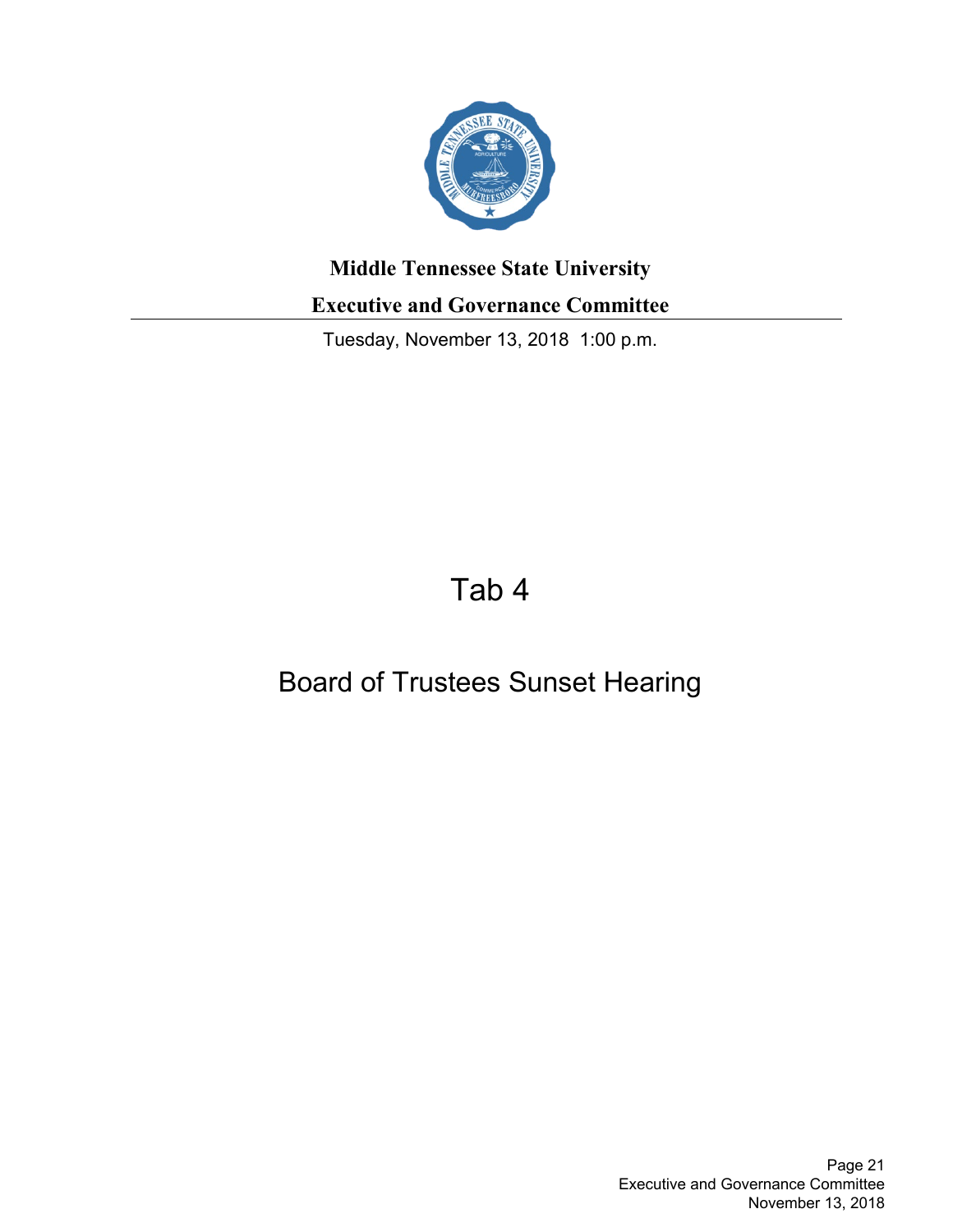Page 22 Executive and Governance Committee November 13, 2018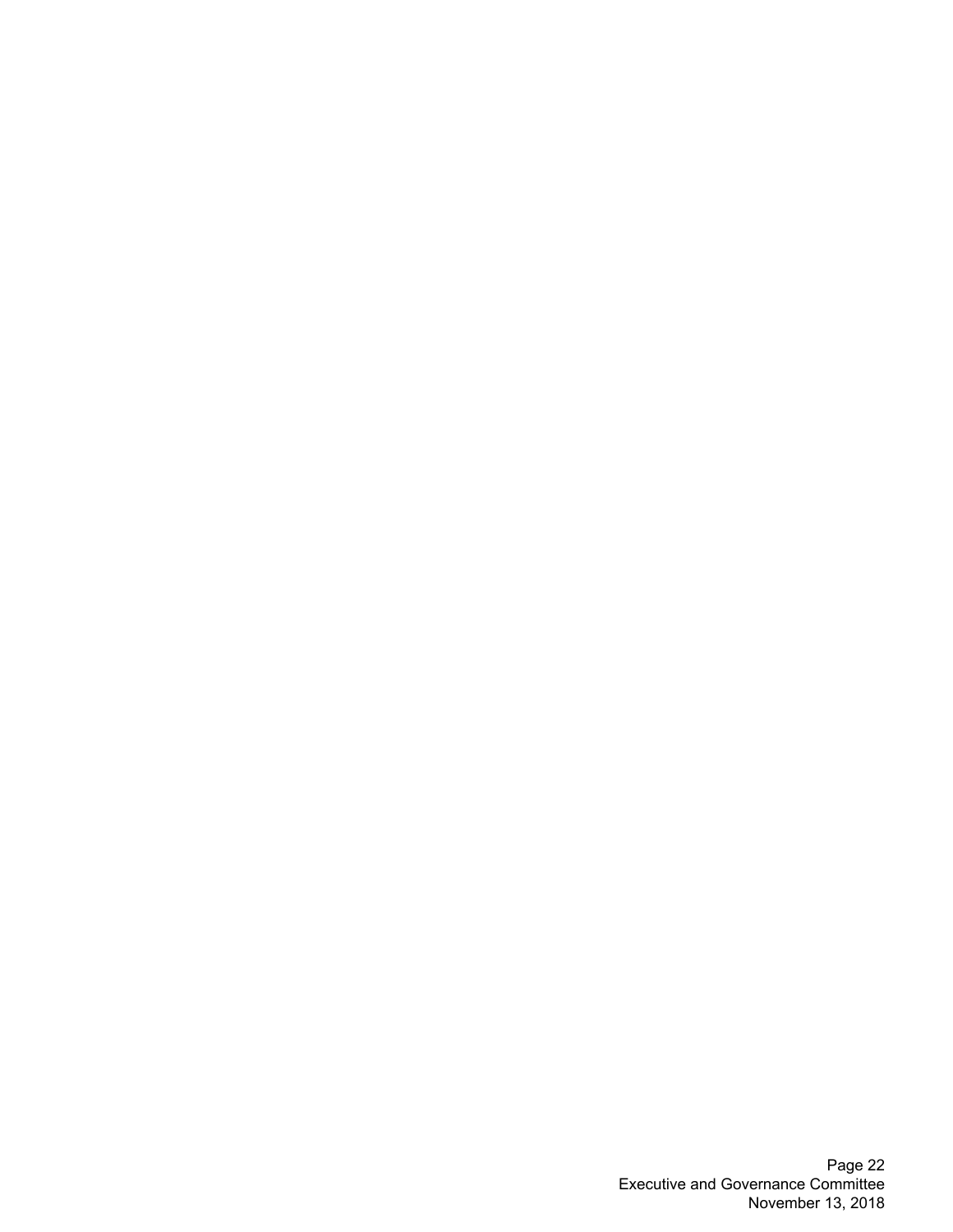

## **Middle Tennessee State University Board of Trustees**

| <b>MEETING:</b>         | <b>Executive and Governance Committee</b> |
|-------------------------|-------------------------------------------|
| SUBJECT:                | <b>Board of Trustees Sunset Hearing</b>   |
| DATE:                   | November 13, 2018                         |
| <b>PRESENTER:</b>       | Heidi Zimmerman                           |
| <b>ACTION REQUIRED:</b> | No action                                 |

#### **BACKGROUND INFORMATION:**

The Middle Tennessee State University Board of Trustees has been scheduled for a Sunset public hearing before the Education, Health and General Welfare Joint Subcommittee of the Government Operations Committee (GOC).

#### *The hearing will be held Wednesday, December 19, 2018, beginning at 9:00 am, Senate Hearing Room 1, Cordell Hull Building, Nashville, Tennessee.*

The Joint Government Operations Committee reviews the activities of all state agencies and organizations at least once every eight years under the Tennessee Governmental Entity Review Law, *Tennessee Code Annotated*, Title 4, Chapter 29. This is commonly called the Sunset review process. To assist the committee in deciding whether the entity should be continued, restructured, or terminated, the Division of State Audit conducts a performance audit and/or prepares questions based on the entity's statutory responsibilities. Representatives of the entity appear before a joint subcommittee of the GOC in a Sunset public hearing prior to the committee's recommendation for continuation, restructure, or termination of that entity.

The subcommittee's recommendations at the Sunset public hearing will be the basis for legislative bills to amend the Sunset law and the entity's authorizing statutes. These bills will be considered separately by the Senate and House Government Operations committees and voted on by the Senate and House. If passed by both the Senate and House and signed by the Governor, the bills become law.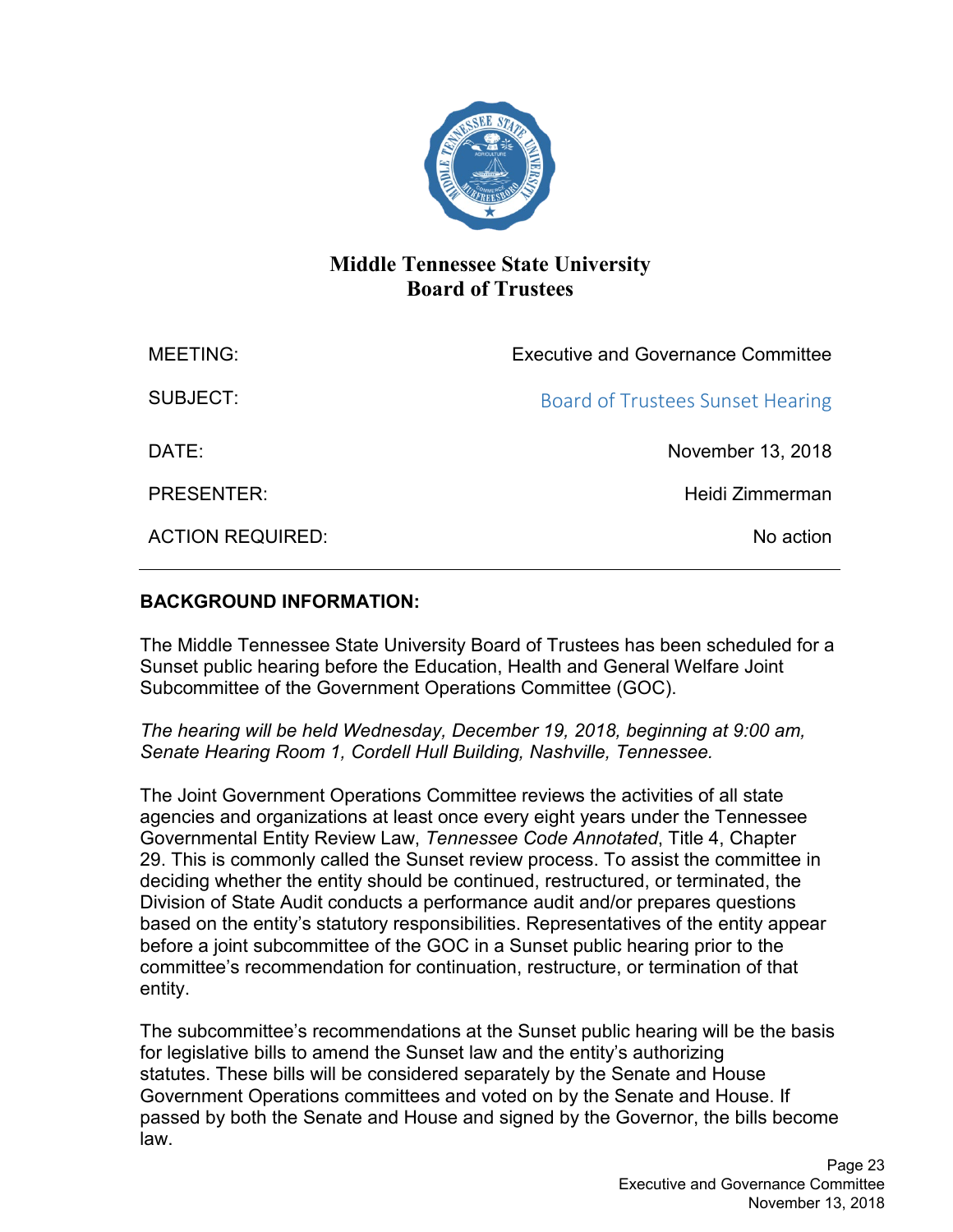The answers to the questions provided by the Division of State Audit are intended to facilitate the GOC's review.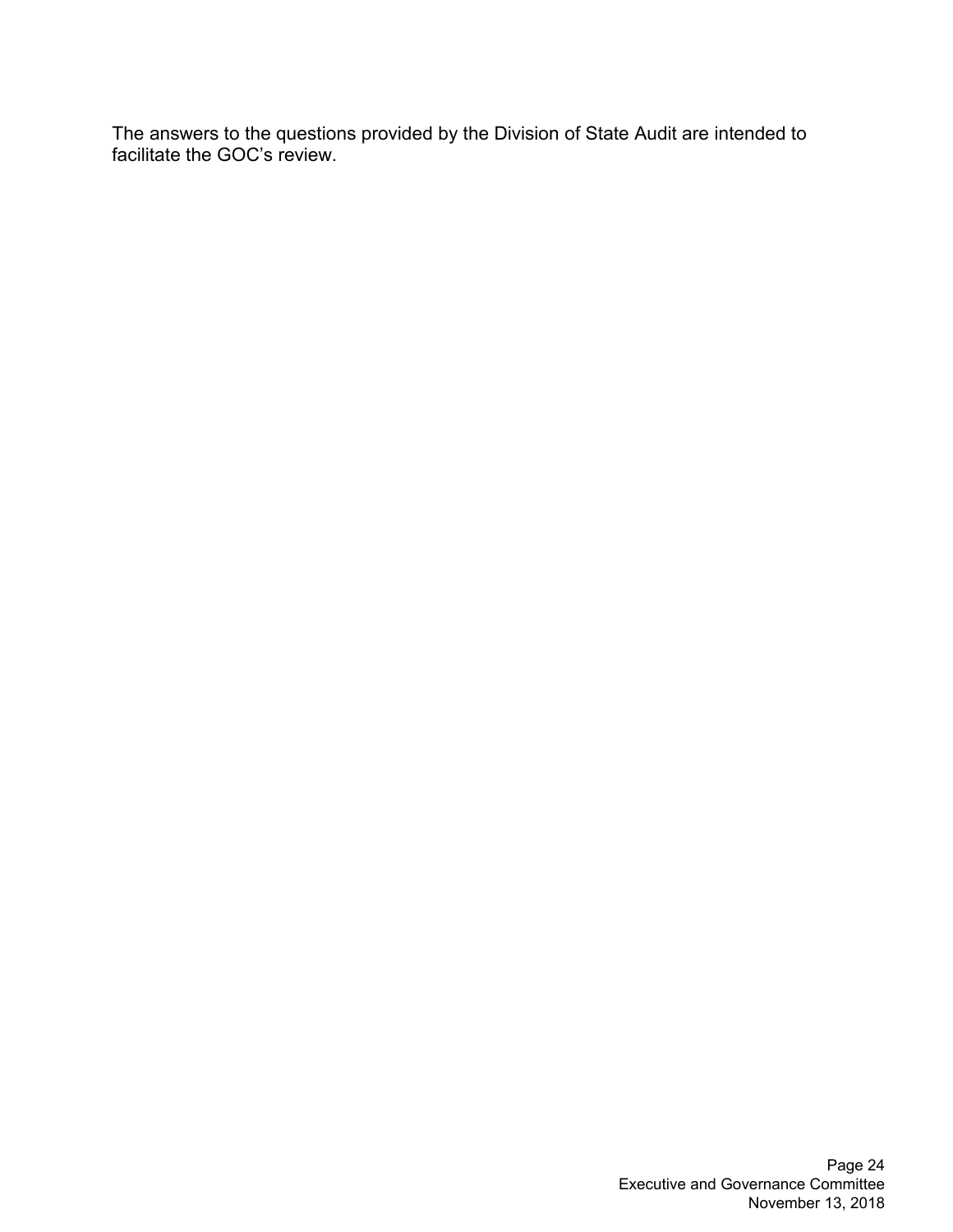#### Sunset Public Hearing Questions for

#### **Local Governing Boards of Trustees of the Board of Regents State Universities**

#### **(Middle Tennessee State University Board of Trustees)**

Created by 49-8-101 and 49-8-201, *Tennessee Code Annotated*

#### (Sunset termination June 2019)

- 1. Provide a brief introduction to the board, including information about its purpose, statutory duties, and staff.
- 2. Provide a list of board members and indicate how membership complies with Section 49-8-201, *Tennessee Code Annotated*.
- 3. Are there any vacancies on the board and, if so, what is being done to fill those vacancies?
- 4. Per Section 49-8-201, Tennessee Code Annotated, the state university boards shall meet quarterly. How many times did the board meet during the last two fiscal years? How many members were present at each meeting? Please note any meetings where the board did not have a quorum.
- 5. In accordance with Section 49-8-201, *Tennessee Code Annotated,* trustees shall be reimbursed all necessary travel expenses they may incur through service to the board. How much was reimbursed during the last two fiscal years?
- 6. What were the board's revenues and expenditures for the last two fiscal years?
- 7. Has the board promulgated rules? If rules have been promulgated, please cite the reference.
- 8. How does the board comply with Sunshine law requirements (Section 8-44-101 et seq., *Tennessee Code Annotated*) for public notice of meetings, prompt and full recording of minutes, and public access to minutes? What procedures does the board have for informing the public of its meetings and making its minutes available to the public?
- 9. What policies does the board have in place to address potential conflicts of interest by board members, staff and employees?
- 10.What were the major accomplishments of the board during the last two fiscal years?
- 11.Explain how the role of the board has differed from the role of the University President?
- 12.What is the structure and function of the board (i.e. officers, committees, etc.)?